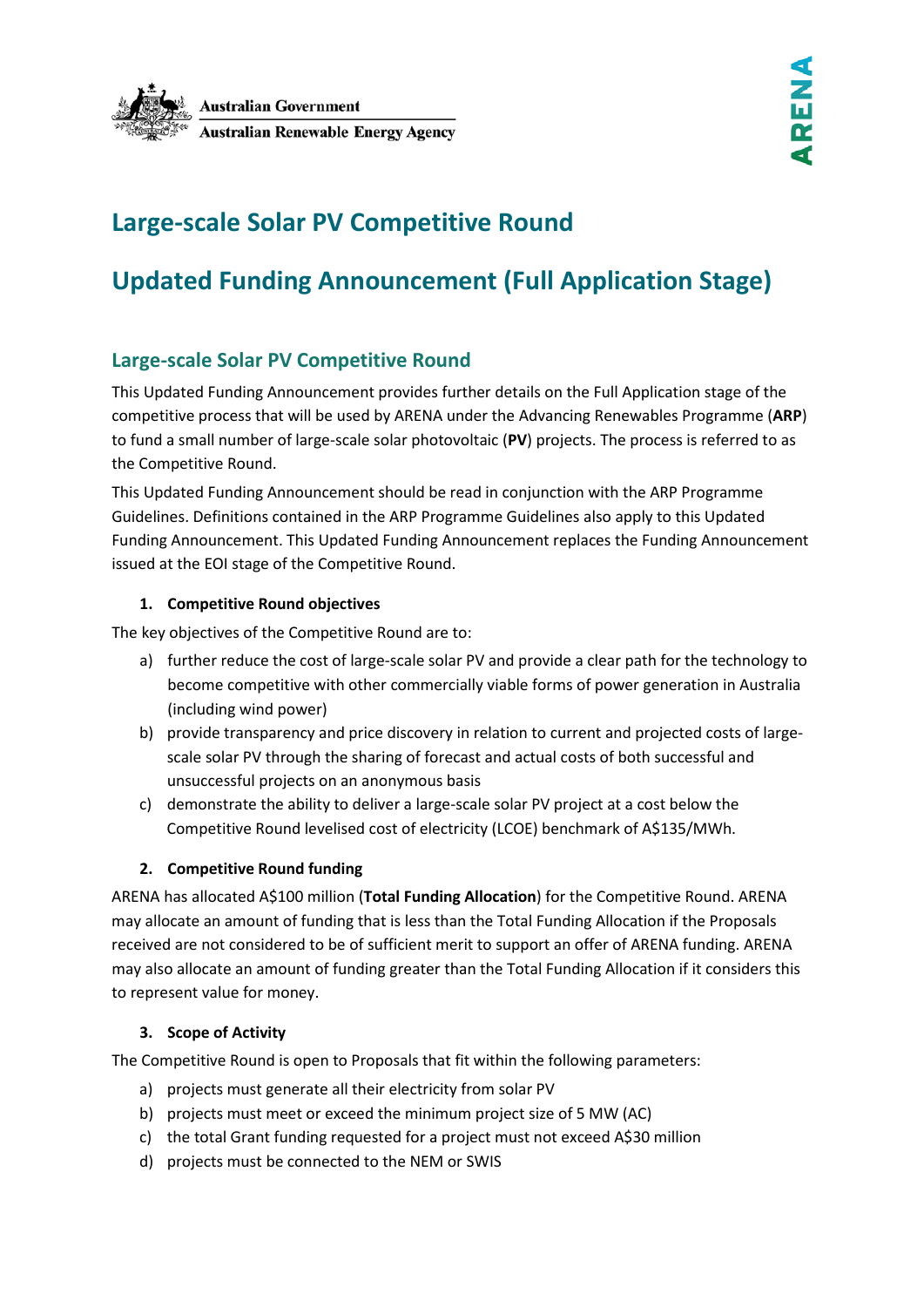e) projects must not involve behind the meter elements.

Each project location (defined as a specific parcel or multiple parcels of land) can only support a single Proposal. For example, ARENA will not accept separate Proposals for two projects of different size or configuration in the same location but would accept a Proposal that includes a cluster of smaller solar PV facilities with a single or even multiple points of grid connection.

Projects that do not fit within these parameters may be eligible for the Advancing Renewables Programme, but will not be considered for funding through this Competitive Round.

#### **4. Eligibility requirements**

Applicants under this Competitive Round are required to meet all eligibility criteria as outlined in the ARP Programme Guidelines.

#### <span id="page-1-1"></span>**5. Clarification of merit criteria**

The following table clarifies the application of the ARP merit criteria in the context of this Competitive Round in accordance with clause 4.28 of the ARP Programme Guidelines. This guidance identifies which ARP merit criteria apply to this Competitive Round, and which do not apply.

| <b>ARP merit criteria</b>                                | <b>Application to Competitive Round</b>                                                                                                                                                                                                                                                      |
|----------------------------------------------------------|----------------------------------------------------------------------------------------------------------------------------------------------------------------------------------------------------------------------------------------------------------------------------------------------|
| $A$ – Contributes to<br>the Programme<br><b>Outcomes</b> | This criterion assesses how well the project contributes to the Programme<br>Outcomes, taking into account the investment focus areas in the Investment<br>Plan and any relevant Funding Announcements.                                                                                      |
|                                                          | In assessing the contribution of a project to the Programme Outcomes,<br><b>ARENA will consider:</b>                                                                                                                                                                                         |
|                                                          | the cost competitiveness of the project, which will principally be<br>$\bullet$<br>measured and assessed according to the amount of ARENA Grant<br>funding requested per MWh of Estimated Net Generation (representing<br>the economic gap to commercial competitiveness)                    |
|                                                          | the LCOE of the project (as calculated using the ARENA LCOE Calculator)                                                                                                                                                                                                                      |
|                                                          | Note: projects with an LCOE above the LCOE Benchmark will be                                                                                                                                                                                                                                 |
|                                                          | considered low merit and may not be assessed further                                                                                                                                                                                                                                         |
|                                                          | Note: ARENA recognises that the ARENA LCOE Calculator assumes a<br>10% pre-tax discount rate which may not be reflective of an                                                                                                                                                               |
|                                                          | Applicant's cost of capital for a Project (It is noted that a 1%                                                                                                                                                                                                                             |
|                                                          | movement in the discount rate assumed in the ARENA LCOE Calculator                                                                                                                                                                                                                           |
|                                                          | has an approximate impact of \$7/MWh on the LCOE calculated using                                                                                                                                                                                                                            |
|                                                          | the ARENA LCOE Calculator)                                                                                                                                                                                                                                                                   |
|                                                          | how the project will reduce costs or deliver additional value (through<br>factors such as network support payments, offtake pricing or cost<br>synergies) compared to other large-scale solar PV projects in Australia                                                                       |
|                                                          | the extent to which the project attributes can be replicated and provide<br>$\bullet$<br>a clear path for further cost reductions (projects that include other<br>subsidies (or other non-commercial elements that have a similar effect)<br>will be assessed as lower merit <sup>1</sup> ). |

<span id="page-1-0"></span> <sup>1</sup> Financing from Clean Energy Finance Corporation is not considered in this case to be a subsidy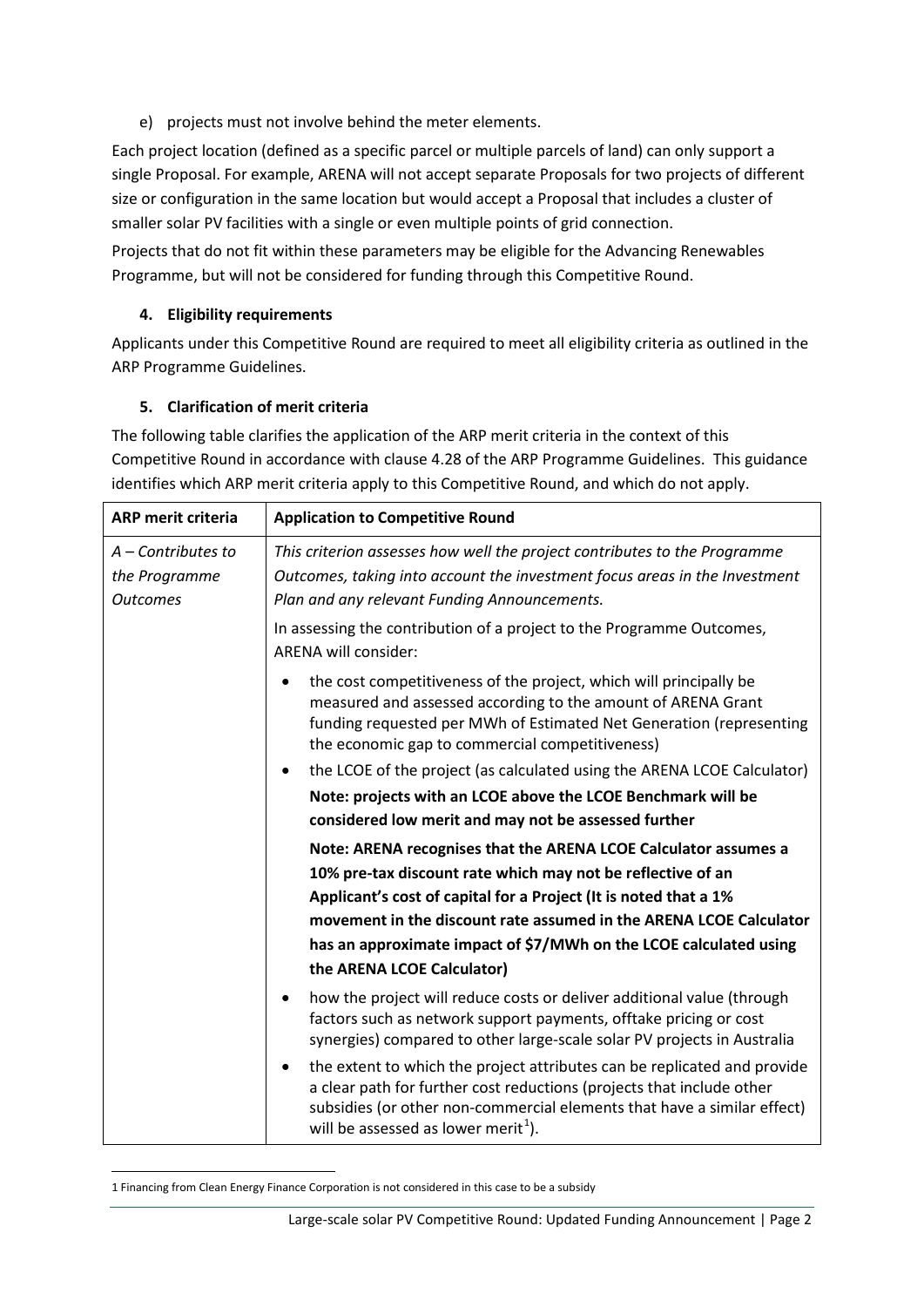| ARP merit criteria                                                | <b>Application to Competitive Round</b>                                                                                                                                                                                                                                                                                                                                                                                                                                                                                                                                                                                                            |
|-------------------------------------------------------------------|----------------------------------------------------------------------------------------------------------------------------------------------------------------------------------------------------------------------------------------------------------------------------------------------------------------------------------------------------------------------------------------------------------------------------------------------------------------------------------------------------------------------------------------------------------------------------------------------------------------------------------------------------|
|                                                                   | ARENA expects Applicants to employ a tax efficient structure in the<br>development of Proposals and retains the right to normalise grant funding<br>requests for different tax positions adopted by Applicants as well as any<br>differences in the proposed timing of payments of ARENA grant funding.                                                                                                                                                                                                                                                                                                                                            |
| Additional<br>clarification for Full<br>Application<br>assessment | The cost competitiveness of a project at the Full Application stage will be<br>principally assessed based on the project's requested level of ARENA grant<br>funding as a proportion of Estimated Net Generation.<br>ARENA will focus on the strength of supporting evidence for Estimated Net<br>Generation and ARENA reserves the right to adjust Estimated Net Generation<br>to the extent that the Applicant is unable to justify this estimate or to allow<br>comparability across Applications.                                                                                                                                              |
| $B$ – Applicant<br>capability and<br>capacity                     | This criterion assesses the capability and capacity of the Applicant and project<br>Partners to deliver the project.<br>In assessing this criterion, ARENA will consider:                                                                                                                                                                                                                                                                                                                                                                                                                                                                          |
|                                                                   | the demonstrated level of experience and expertise of the Applicant<br>and/or Applicant's consortium including where relevant members of the<br>consortium have successfully delivered large-scale solar PV projects<br>either in Australia or internationally<br>the appropriateness of the proposed allocation of roles and<br>responsibilities for the Applicant and/or the Applicant's consortium<br>the quality and completeness of project documentation and<br>agreements provided to ARENA, as well as the extent to which these<br>provide evidence of the Applicant's capability and readiness to<br>implement the project.              |
| Additional<br>clarification for Full<br>Application<br>assessment | In assessing the Full Application, ARENA will have a particular focus on the<br>Applicant's and/or the Applicant consortium's demonstrated ability to<br>develop the project from its current stage to achieve Project Financial Close <sup>2</sup><br>by the CP Satisfaction Date <sup>3</sup> and commissioning no later than 31 January<br>2018.                                                                                                                                                                                                                                                                                                |
| C - Activity design,<br>methodology, risk<br>and compliance       | This criterion assesses:<br>how well designed and planned the project is, including whether it has<br>clearly defined objectives and methodology, as well as the Applicant's<br>approach to identifying, managing and reporting the personnel,<br>delivery, technical and financial risks of the project<br>activity risk in terms of the likely success of the project, the achievement<br>of intended outcomes that align with the Programme Outcomes,<br>investment focus areas in the Investment Plan and any relevant Funding<br>Announcements<br>the risk of negotiating and executing a Funding Arrangement which is<br>acceptable to ARENA |

<span id="page-2-0"></span> <sup>2</sup> As defined in the Competitive Round Funding Agreement template

<span id="page-2-1"></span><sup>3</sup> As defined in the Competitive Round Funding Agreement template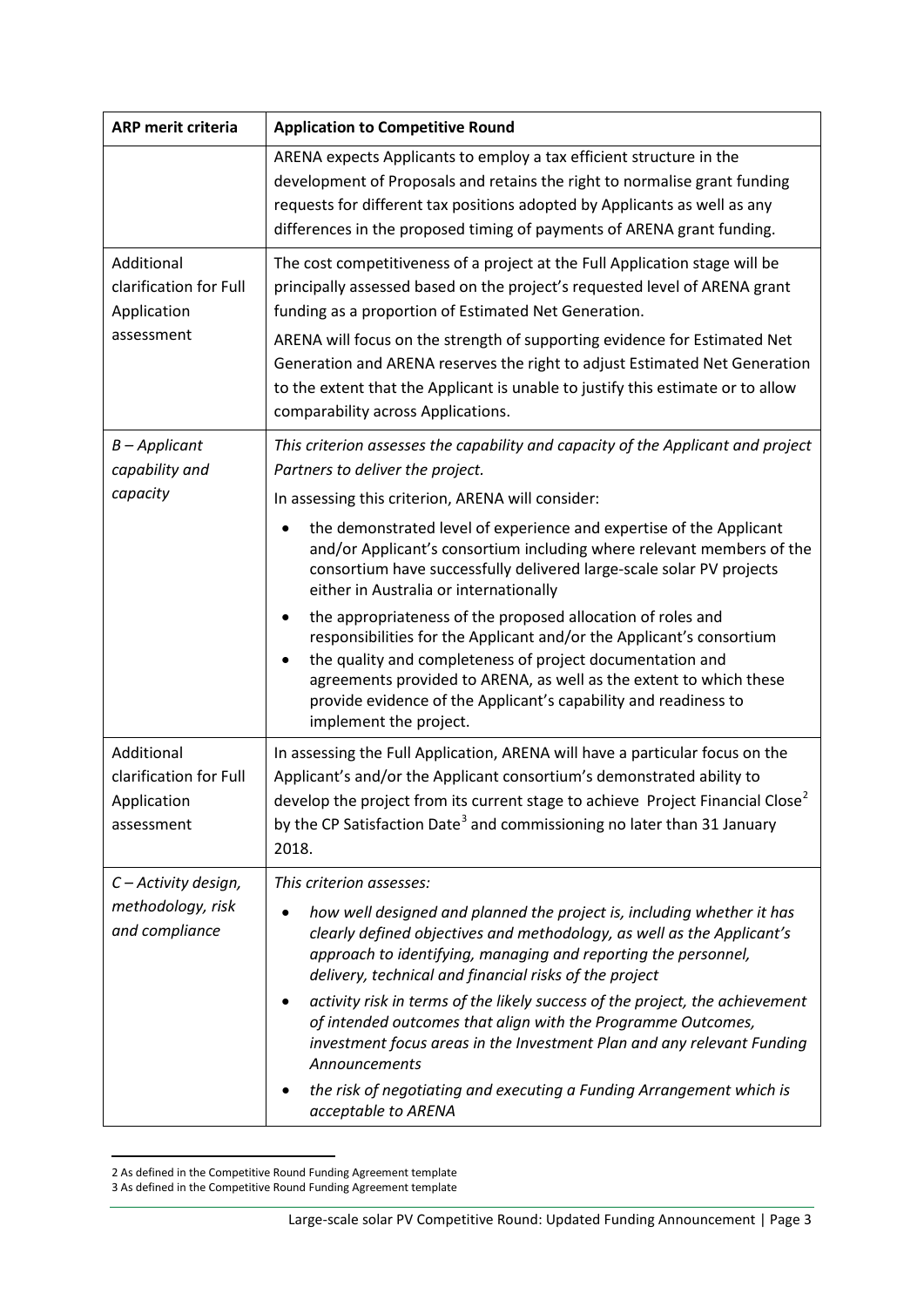| ARP merit criteria                                                | <b>Application to Competitive Round</b>                                                                                                                                                                                                                                                                                                                                                                                                                                                                                                                                                                                                                                       |
|-------------------------------------------------------------------|-------------------------------------------------------------------------------------------------------------------------------------------------------------------------------------------------------------------------------------------------------------------------------------------------------------------------------------------------------------------------------------------------------------------------------------------------------------------------------------------------------------------------------------------------------------------------------------------------------------------------------------------------------------------------------|
|                                                                   | compliance with any other requirements outlined in Part 5 of the ARP<br>Programme Guidelines.                                                                                                                                                                                                                                                                                                                                                                                                                                                                                                                                                                                 |
|                                                                   | In assessing this criterion, ARENA will consider:                                                                                                                                                                                                                                                                                                                                                                                                                                                                                                                                                                                                                             |
|                                                                   | the quality and completeness of the Project Plan                                                                                                                                                                                                                                                                                                                                                                                                                                                                                                                                                                                                                              |
|                                                                   | the quality of the risk management plan and the extent to which key<br>risks have been identified and mitigated in project contracts and the<br>financial model                                                                                                                                                                                                                                                                                                                                                                                                                                                                                                               |
|                                                                   | the quality of the workplace health and safety plan                                                                                                                                                                                                                                                                                                                                                                                                                                                                                                                                                                                                                           |
|                                                                   | the extent to which the Applicant accepts the terms of the proposed<br><b>ARENA Funding Agreement</b>                                                                                                                                                                                                                                                                                                                                                                                                                                                                                                                                                                         |
|                                                                   | how well the Proposal meets the requirements outlined in Part 5 of the<br>ARP Programme Guidelines.                                                                                                                                                                                                                                                                                                                                                                                                                                                                                                                                                                           |
| Additional<br>clarification for Full<br>Application<br>assessment | In assessing the Full Application, ARENA will particularly focus on the quality<br>of the Project Plan and other supporting information (refer to Appendix A),<br>which should demonstrate the Applicant has the resources and plans in place<br>to deliver the project as described in the Full Application. ARENA will focus<br>on the quality and completeness of the Applicant's risk management plan<br>and the overall risk profile of the project including but not limited to,<br>permitting, connection progress and strength and bankability of the<br>proposed Engineering Procurement and Construction (EPC) and Operations<br>and Maintenance (O&M) provider(s). |
|                                                                   | ARENA expects the Applicant to have reviewed and identified any non-<br>compliances with the template Funding Agreement and will take into<br>account in evaluation, and be unlikely to accept material proposed<br>amendments, that have not been raised in the Applicant's EOI (refer<br>Appendix A for further details).                                                                                                                                                                                                                                                                                                                                                   |
| D – Financial<br>viability and co-<br>funding commitment          | This criterion assesses the Applicant's financial capacity to deliver the project<br>and whether the amount of ARENA funding sought and the total cost of the<br>project is appropriate. In doing so ARENA assesses:                                                                                                                                                                                                                                                                                                                                                                                                                                                          |
|                                                                   | whether the Applicant and/or Applicant's consortium have the financial<br>capacity and appropriate levels of co-funding commitment to deliver the<br>project successfully                                                                                                                                                                                                                                                                                                                                                                                                                                                                                                     |
|                                                                   | the extent to which the Applicant or other project Partners are providing<br>funding or in-kind support for the project                                                                                                                                                                                                                                                                                                                                                                                                                                                                                                                                                       |
|                                                                   | relevant industry benchmarks for the economics of a particular project.<br>In assessing this criterion, ARENA will focus on the level of funding certainty<br>to deliver the project within the required timeframe, including:                                                                                                                                                                                                                                                                                                                                                                                                                                                |
|                                                                   | deliverability of the financing plan                                                                                                                                                                                                                                                                                                                                                                                                                                                                                                                                                                                                                                          |
|                                                                   | level of conditionality of the funding commitments                                                                                                                                                                                                                                                                                                                                                                                                                                                                                                                                                                                                                            |
|                                                                   | the level of financial transparency of the project                                                                                                                                                                                                                                                                                                                                                                                                                                                                                                                                                                                                                            |
|                                                                   | risk of cost overruns.                                                                                                                                                                                                                                                                                                                                                                                                                                                                                                                                                                                                                                                        |
|                                                                   | ARENA will assess the amount of ARENA funding sought and total cost of the                                                                                                                                                                                                                                                                                                                                                                                                                                                                                                                                                                                                    |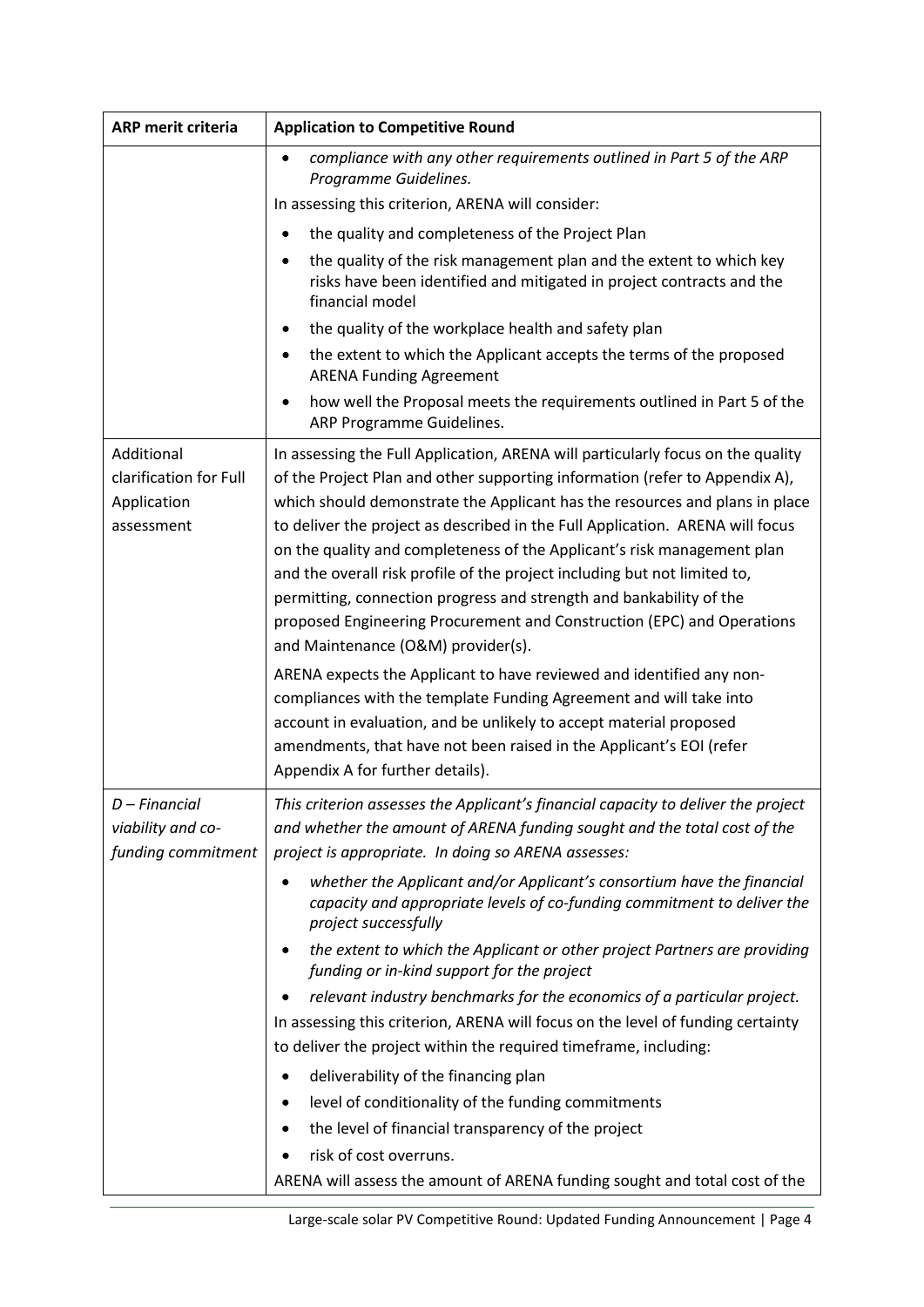| <b>ARP merit criteria</b>                                         | <b>Application to Competitive Round</b>                                                                                                                                                                                                                                                                                                                                                                                                                                                                                                                                                                                                                                                                                                                                                                                                                                     |
|-------------------------------------------------------------------|-----------------------------------------------------------------------------------------------------------------------------------------------------------------------------------------------------------------------------------------------------------------------------------------------------------------------------------------------------------------------------------------------------------------------------------------------------------------------------------------------------------------------------------------------------------------------------------------------------------------------------------------------------------------------------------------------------------------------------------------------------------------------------------------------------------------------------------------------------------------------------|
|                                                                   | project within the competitive framework elements outlined under merit<br>criteria A.                                                                                                                                                                                                                                                                                                                                                                                                                                                                                                                                                                                                                                                                                                                                                                                       |
| Additional<br>clarification for Full<br>Application<br>assessment | ARENA will expect high merit projects to:<br>have firm financing commitments in place, with due diligence<br>$\bullet$<br>performed by the identified providers of funding<br>demonstrate a sound approach to managing risks that might impact the<br>$\bullet$<br>financial viability of the project, including uncertainties relating to any<br>proposed off-take arrangements or other relevant risk factors<br>demonstrate an understanding of the financing process and how<br>financing issues will interact with other factors, including proposed<br>contractual arrangements.                                                                                                                                                                                                                                                                                      |
| $E -$ Knowledge<br>sharing                                        | This criterion assesses:<br>the value of the knowledge generated by the project in contributing to<br>the Programme Outcomes<br>how well that knowledge is targeted to specific audiences<br>$\bullet$<br>how the Applicant will capture, store and disseminate the data,<br>information and lessons learned from the project.<br>In assessing this criterion, ARENA will consider:<br>how well the knowledge generated will contribute to the objectives of<br>the Competitive Round<br>the extent to which the Applicant is willing to comply with ARENA's<br>$\bullet$<br>Knowledge Sharing Plan<br>the extent to which additional valuable knowledge may be generated<br>and shared from the project<br>where relevant, the Applicant and/or the Applicant consortium's track<br>$\bullet$<br>record in providing knowledge under existing ARENA supported<br>projects. |
| Additional<br>clarification for Full<br>Application<br>assessment | ARENA expects the Applicant to have reviewed and identified any non-<br>compliances with the Knowledge Sharing Plan template and will take into<br>account in evaluation, and be unlikely to accept, material proposed<br>amendments that have not been raised in the Applicant's EOI.                                                                                                                                                                                                                                                                                                                                                                                                                                                                                                                                                                                      |

Proposals should include the relevant Additional Information Requirements set out in Appendix A.

#### <span id="page-4-0"></span>**6. Application and assessment process**

An application made under the Competitive Round must be completed according to the terms provided in the ARP Programme Guidelines.

Presented below is further detail on the application and assessment process that is specific to the Competitive Round.

a) Measurement and assessment of cost reduction and commercial competitiveness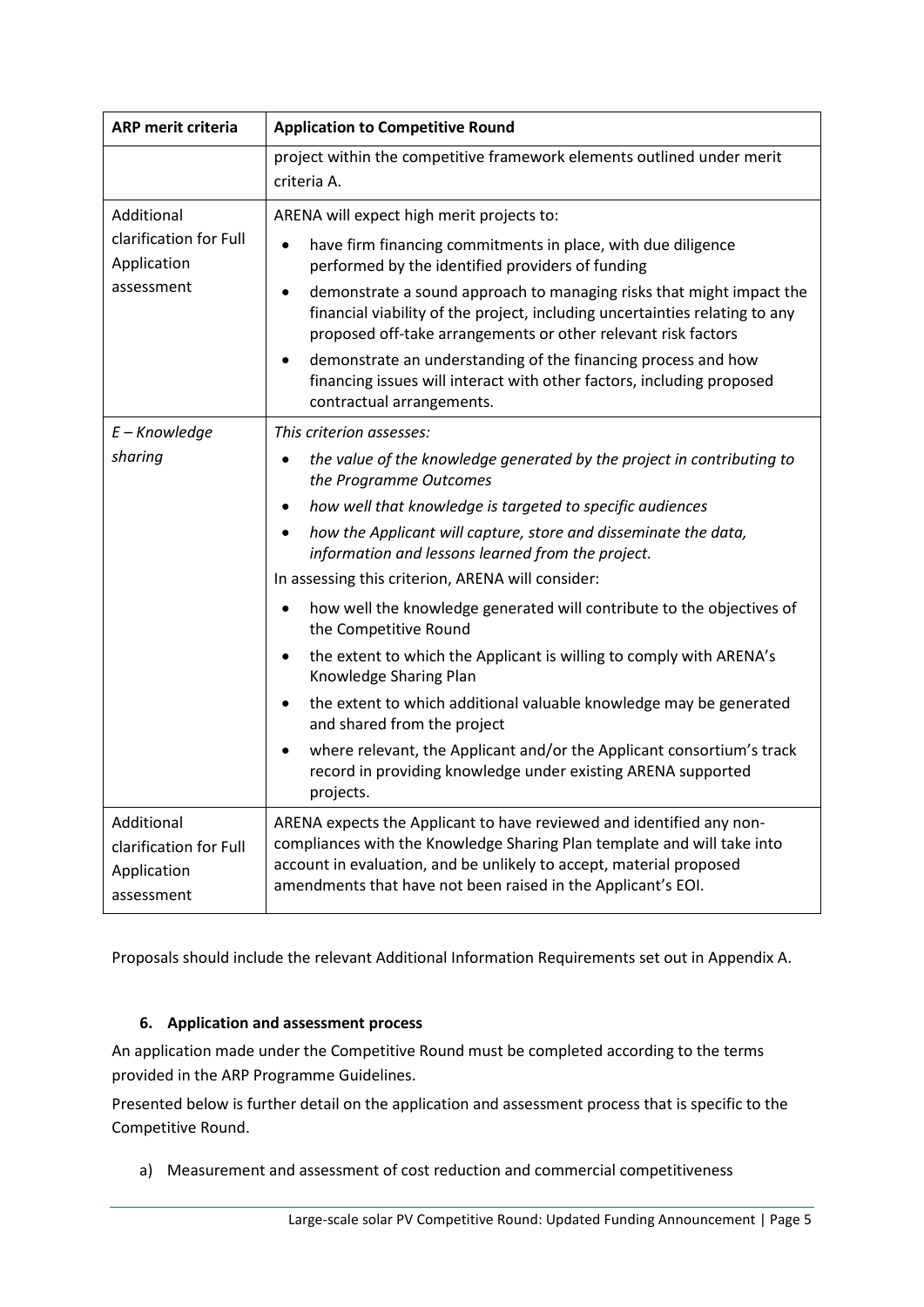When evaluating Proposals against the Competitive Round objectives, ARENA will assess Proposals against the Scope of Activity parameters and the ARP merit criteria provided in Sections [3](#page-0-0) an[d 5](#page-1-1) above.

Note that Section 6.6 of the ARP Programme Guidelines allows ARENA (in its absolute discretion) to reject, refuse to consider, or cease evaluating an Full Application at any time if ARENA determines (at its absolute discretion) that the Full Application is unlikely to be successful. This will apply particularly when a Proposal does not fit within the Scope of Activity parameters (as presented in Sectio[n 3\)](#page-0-0) for this Competitive Round.

b) Full Application

A Full Application will only be accepted from those Applicants invited to submit a Full Application following the EOI process. Full Applications must clearly address each of the ARP merit criteria, taking into account the clarifications provided in Sectio[n 5.](#page-1-1) Full Applications will be ranked against the ARP merit criteria, with each criterion being given equal weight in the assessment process.

Only those Proposals that are assessed as being of overall high merit against the ARP merit criteria will be considered for funding (High Merit Projects).

The highest ranked High Merit Projects will be recommended for funding subject to the Total Funding Allocation available and the portfolio approach described below.

In order to promote accurate Proposals at both the EOI and Full Application stages, and to ensure fairness in assessment, no material change to the Proposal will be permitted between the EOI and Full Application stages.

ARENA retains the right to exclude Full Application stage Proposals from the Full Application assessment process where a material change is observed from the EOI stage.

A material change would include but is not limited to:

- a change in the location of the project (excludes micro-siting)
- a change of more than 10 per cent in the rated (AC) capacity of the project
- $\bullet$  an increase of more than 5 per cent in the LCOE of the project<sup>[4](#page-5-0)</sup>. This LCOE will be adjusted for changes in foreign exchange rates from 9 September 2015 to 1 June 2016 based on the foreign currency denominated components nominated as part of your EOI stage Application.

Similarly, no change to project location or size will be permitted between the Full Application and Financial Close, and an LCOE threshold will apply (being no more than 5 per cent above the project's LCOE specified in the EOI).

The Full Application must be made via **ARENAnet** by the Full Application Due Date.

Further information on requirements for the Full Application process is presented at Appendix A.

c) Q&A process

A Q&A process will be undertaken during the application process to respond to any Applicant queries. All questions regarding the Full Application stage of the Competitive Round should be

<span id="page-5-0"></span> <sup>4</sup> With reference to the EOI stage LCOE (Assessed LCOE Benchmark) as confirmed in writing to Applicants and the LCOE at the Full Application stage calculated and assessed by ARENA in accordance with the instructions presented in this Updated Funding Announcement.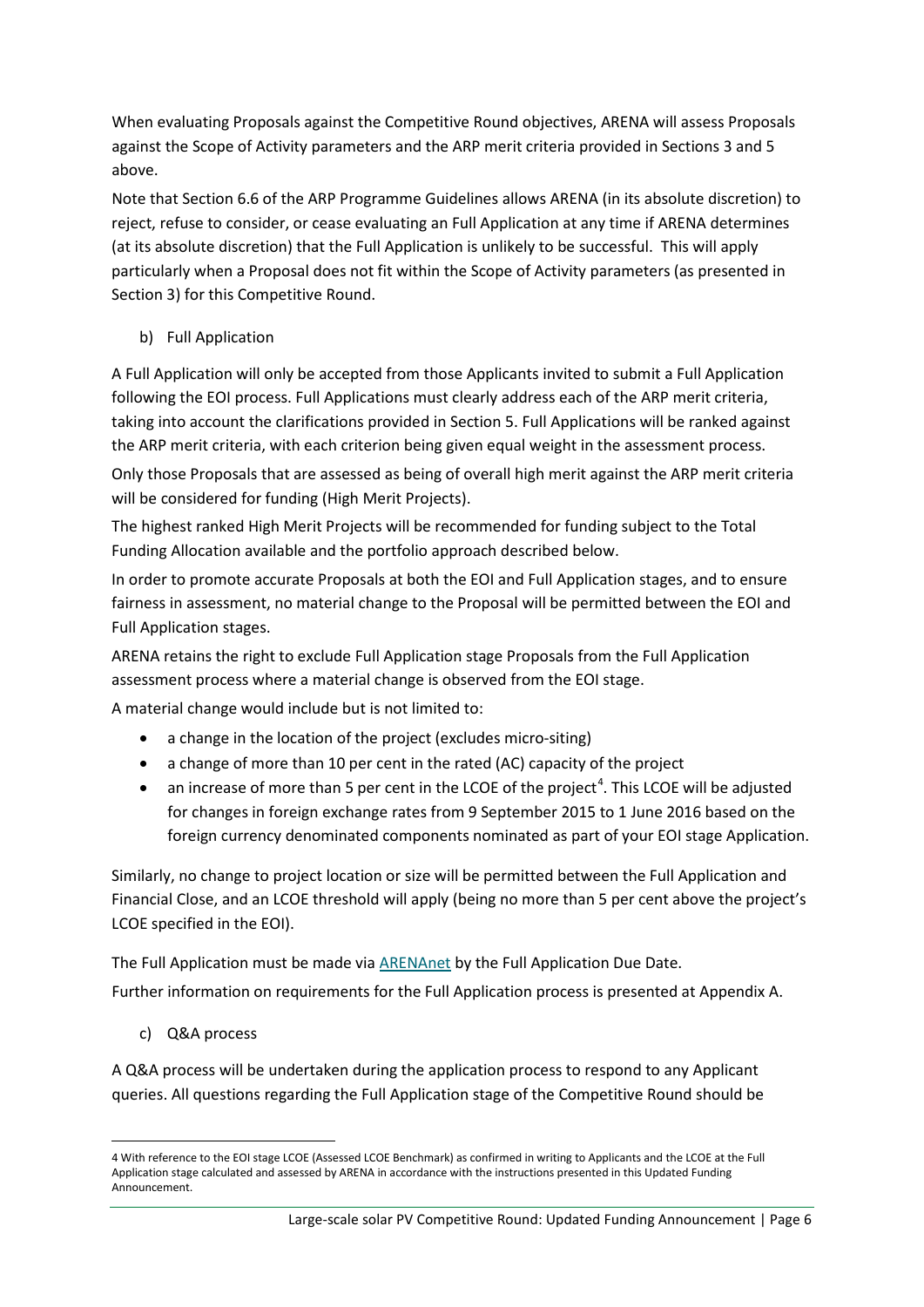submitted to [proposals@arena.gov.au.](mailto:proposals@arena.gov.au) Questions received and ARENA's responses will be provided to all Applicants except where:

- 1. the Respondent nominates in its Question that its enquiry relates to proprietary information relevant to its Application\*; and
- 2. ARENA is of the opinion that the question and ARENA's response are not material to the integrity or the competitiveness of the Competitive Round.

\*If ARENA is of the view that the question is not proprietary, it will advise the relevant Applicant, who will then have the option to withdraw the question. If the Applicant continues to request a response to that question, the question and the response may be provided to all Applicants (subject to the second point above).

All Q&A responses provided as part of the EOI stage have been taken into consideration in the preparation of the Updated Funding Announcement and as such all Q&A responses are superseded and should not be relied on for the preparation of a Full Application.

ARENA will not work with Applicants or their partners to develop Proposals or facilitate collaboration except through the provision of information in the Q&A process and the anticipated Knowledge Sharing Plan workshop. Accordingly, 4.20 and 4.22 of the ARP Programme Guidelines do not apply to the Competitive Round.

#### d) Publication of information

ARENA will publish anonymised data from the Proposals received at the conclusion of the EOI and Full Application stages in order to provide a high level of transparency to stakeholders on the range of Proposals received.

At the conclusion of the Full Application stage ARENA will publish more detailed anonymised project data from the Proposals received at both the EOI and Full Application stages, including:

- Total Project Cost (in aggregate and by key component) per MW (DC/AC)
- LCOE (A\$/MWh)
- ARENA grant funding amount per MWh of Estimated Net Generation
- ARENA grant as a percentage of Total Project Cost
- Project details and metrics by geographic (State/Territory) location
- PPA pricing and term
- Debt and equity financing ratios and expected levels of return.
	- e) Portfolio approach

ARENA will use the following portfolio approach when offering funding under the Competitive Round (in accordance with clauses 4.23 and 4.24 of the APR Programme Guidelines):

- no less than 50 per cent of the Total Funding Allocation can be offered to projects connected to the NEM, and
- no more than 50 per cent of the Total Funding Allocation can be offered to majority owned Utility Projects.

In addition to these metrics, ARENA may also consider:

- the capability of each Applicant (including key consortium members) to deliver across multiple projects (where applicable);
- any relevant limits on the availability of off-take from a single off-taker; and
- any relevant limits on funding from a single financier.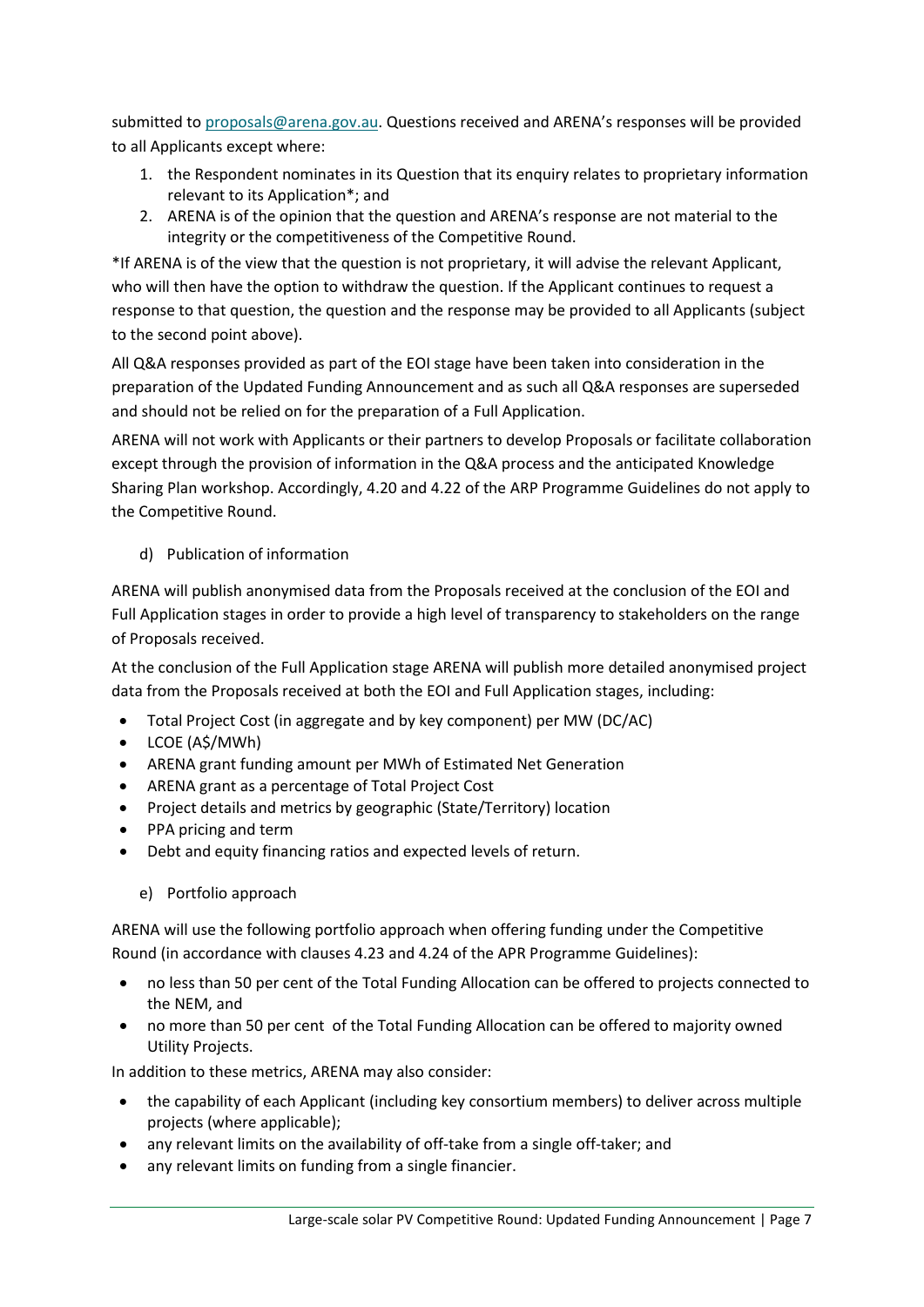#### **7. Project Bid Bonds**

Within 30 days of the date of the ARENA offer to negotiate an ARENA Funding Agreement (Offer to Negotiate), the Applicant must provide ARENA with Bid Bond<sup>[5](#page-7-0)</sup>(s) in substantially the form of the ARENA pro forma bid bond documentation separate to the Funding Agreement published on the ARENA website page dedicated to the Competitive Round at *[arena.gov.au/large-scale-solar-pv](http://www.arena.gov.au/large-scale-solar-pv)*. . The face value of the Bid Bond(s) will be a pre-estimate of the costs to ARENA in seeking a replacement project should the Applicant's project not proceed to Project Financial Close<sup>3</sup>. The face value amount must be calculated as AUD20,000 x Project Capacity (MW(AC)) (subject to a minimum of AUD250,000 and a maximum of AUD500,000). The Bid Bond(s) must be issued by a bank with a branch in Sydney or Melbourne and that has a rating from Standard & Poor's of at least A- or a rating from Moody's of at least A3.

The Offer to Negotiate will provide that:

- 1) ARENA may make a demand under the Bid Bonds if:
	- a) the Applicant withdraws from negotiations in respect of the Funding Agreement; or
	- b) once the Funding Agreement has been entered into, the Applicant fails to meet Project Financial Close<sup>3</sup> on or before the CP Satisfaction Date<sup>3</sup>, as extended pursuant to the terms of the Funding Agreement; and
- 2) ARENA must return the Bid Bonds to the Applicant if the Applicant meets Project Financial Close on or before the CP Satisfaction Date.

If the Applicant requires an extension to the CP Satisfaction Date and can demonstrate to ARENA's satisfaction (in its absolute discretion) that the project can reach Project Financial Close by the proposed extended CP Satisfaction Date, the CP Satisfaction Date may be extended by up to an additional 100 days. In order for the CP Satisfaction Date to be extended, the Applicant must deliver to ARENA:

- 1) if the Bid Bonds will expire before the proposed new CP Satisfaction Date, bonds to replace those Bid Bonds, in substantially the form of the original Bid Bonds and with an aggregate face value equal to the aggregate face value of the original Bid Bonds; and
- 2) Additional Bid Bonds<sup>3</sup> with a face value calculated in accordance with the provisions of the Funding Agreement and the pro forma bid bond template, each with an expiry date calculated in accordance with the provisions of the Funding Agreement.

The Bid Bonds (and any Additional Bid Bonds) will be returned to the Applicant on the occurrence of Project Financial Close. Details on the Bid Bond regime are set out in the Funding Agreement template and the pro forma bid bond template.

#### <span id="page-7-1"></span>**8. Partial Cost Rebate**

A total of up to A\$2.0 million will be available to compensate unsuccessful Applicants for costs incurred during the application process. The Partial Cost Rebate will cover up to 50 per cent of Verifiable Third Party Costs incurred in the development of the Proposal from the commencement of the EOI Open date subject to: a maximum of A\$250,000 for each unsuccessful Applicant; and the total pool of funds allocated by ARENA for the Partial Cost Rebate.

To be eligible to receive a Partial Cost Rebate, an Applicant must satisfy the following requirements:

• a complete, fully compliant Full Application must be lodged by the Full Application Due Date

<span id="page-7-0"></span> <sup>5</sup> As defined in the Competitive Round Funding Agreement template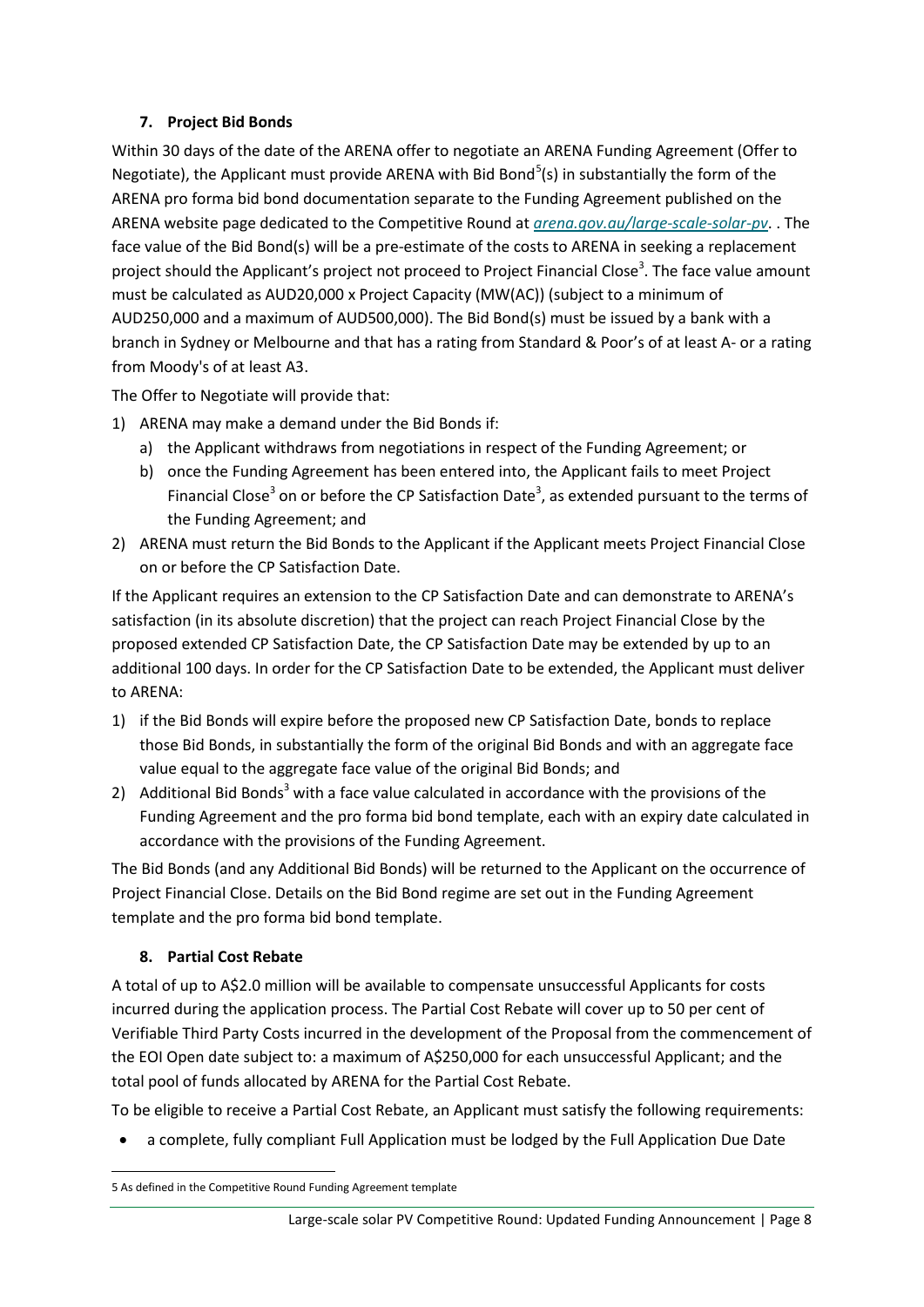- at the end of each month during the Full Application stage until the Full Application Due Date, the Applicant must have reconfirmed to ARENA via email to [proposals@arena.gov.au](mailto:proposals@arena.gov.au) that the Applicant was continuing to develop the Proposal and intended to submit a complying Full Application
- the Full Application must clearly demonstrate the project would have been capable of reaching Financial Close within six months of the Full Application Due Date
- the Full Application must clearly demonstrate that it would have achieved the LCOE Benchmark and have not materially changed from the EOI stage (as presented in Section 6), and
- submission of a request for a Partial Cost Rebate using the form at Appendix C to ARENA [\(proposals@area.gov.au\)](mailto:proposals@area.gov.au) by 5pm 31 October 2016, Eastern Australia daylight savings time.

The decision to pay (and the amount of the payment to) any unsuccessful Applicant a Partial Cost Rebate is at the absolute discretion of ARENA.

### <span id="page-8-1"></span>**9. Foreign exchange and interest rate risk**

Proposals at the Full Application stages should provide clear information on any sensitivities the project would have to changes in foreign exchange and interest rate movements.

ARENA will assess Full Applications based on the foreign exchange and interest rates prevailing at the FX Measurement Date.

The ARENA Funding Agreement may be structured to allow for beneficial and adverse movements in foreign exchange and interest rates (base rate only) for the period between the FX Measurement Date and the date which is the earlier of 30 days following the Offer to Negotiate or five business days prior to the execution of a Funding Agreement. The Full Application submission must clearly indicate the Applicant's proposed approach to foreign exchange and interest rate risk management.

In all cases, ARENA contingency funding for movements in foreign exchange and interest rates will be capped at 10 per cent of the ARENA funding request presented in the Full Application.

Further details on ARENA's approach to managing foreign exchange and interest rate risk is provided as Appendix B to this Updated Funding Announcement.

### <span id="page-8-0"></span>**10. Project LCOE**

As noted in Sectio[n 6,](#page-4-0) a material change includes but is not limited to an increase of more than 5 per cent in the LCOE of the project at the EOI stage. ARENA will confirm with each Applicant the LCOE Benchmark for their respective Application (EOI LCOE) within 5 days of the date of this Updated Funding Announcement. Applicants should include the following within the Full Application submission:

- An LCOE bridge between the EOI LCOE (as confirmed in writing with Applicants) and the Full Application LCOE calculated based on prevailing foreign exchange rates as at the FX Measurement Date. The LCOE bridge must distinguish between any LCOE movements attributable to foreign exchange in isolation of other drivers
- Detail on the movement of LCOE due to movements in the key drivers, including but not limited to, project capital cost, project operating cost, generation and foreign exchange rate movements

Note that LCOE must be calculated with the ARENA LCOE Calculator and should be able to be reconciled to the financial model to be submitted as part of the Full Application (refer to Appendix A).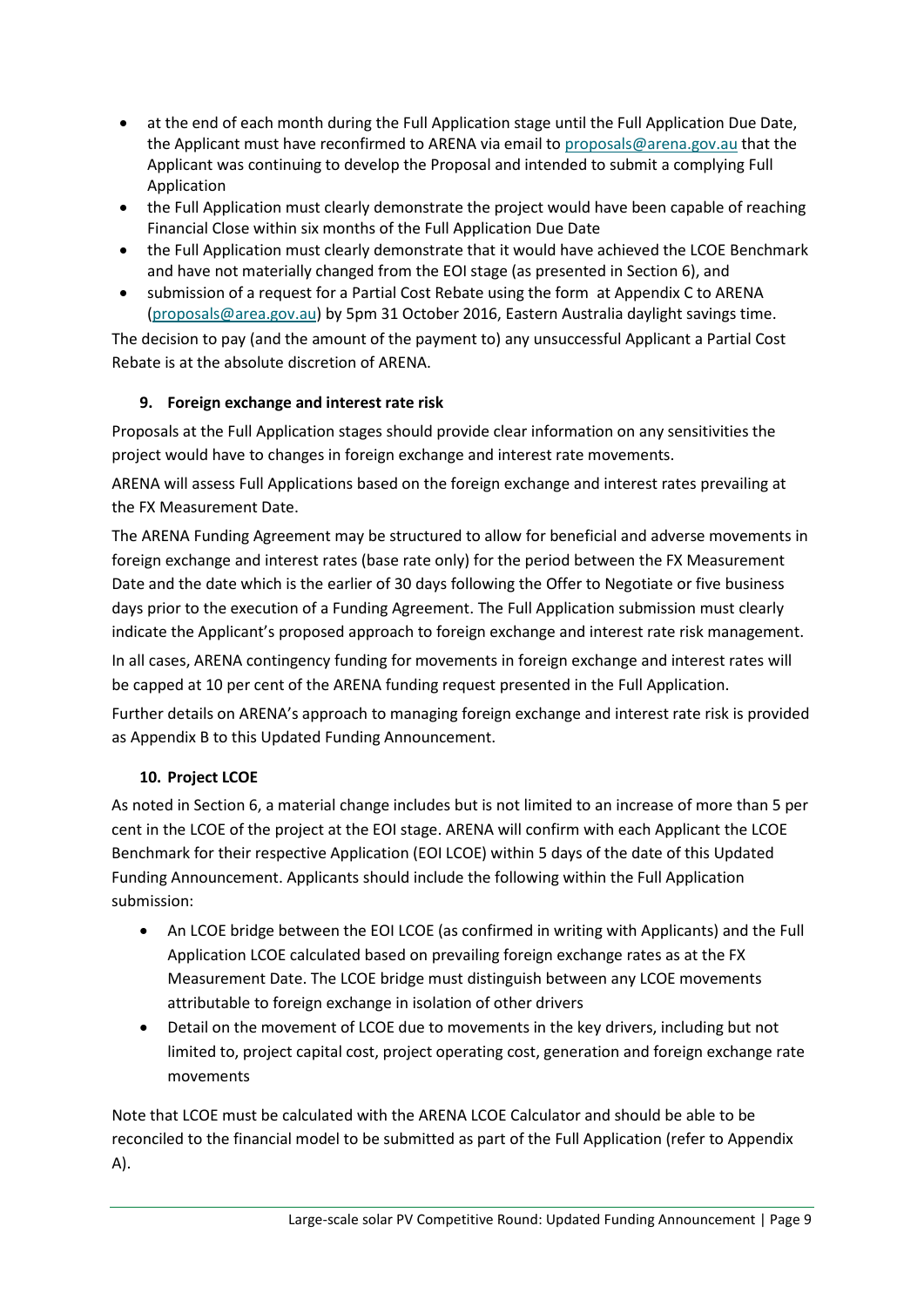#### **11. Project offtake arrangements**

As part of the Full Application submission, Applicants should, where applicable, submit documentation regarding a Project's offtake arrangements consistent with that outlined at Appendix A. It is noted that as at the Full Application Due Date processes associated with the finalisation of offtake agreements may not be completed (such as processes associated with complementary state government initiatives). For Applications that have a contingent or non-committed offtake arrangement, where the Application is premised on obtaining such an offtake, the Full Application submission must include detailed assessment and analysis on risk mitigation associated with the proposed offtake arrangement. This assessment is expected to include identification of alternate offtake arrangements or the Applicant's commitment to proceeding on a merchant revenue basis. Should an Applicant not have a committed offtake arrangement in place at the date of the Full Application Due Date and be prepared to finance the project on a merchant basis (should the offtake arrangement not materialise) the Full Application submission **should** include sufficient information to allow ARENA to assess the Full Application under the relevant alternative financing scenario.

#### **12. Funding Agreement**

The Funding Agreement will provide the legal framework for the obligations of each party and terms of payment for each successful Full Application under the Competitive Round.

ARENA's Funding Agreement template is provided on the ARENA website page dedicated to the Competitive Round at *[arena.gov.au/large-scale-solar-pv](http://www.arena.gov.au/large-scale-solar-pv)*. Applicants are expected to accept this Funding Agreement with no, or very limited, changes. Based on limited feedback from applicants during the EOI stage, ARENA has not updated the Funding Agreement template. Departures from the Funding Agreement will be evaluated as part of ARENA's assessment of project risk under ARP merit criterion C.

A detailed mark-up of the Funding Agreement is to be provided by the Applicant at the Full Application stage. ARENA will take into account in evaluation, and is unlikely to accept material proposed amendments to the Funding Agreement template that have not been raised in the Applicant's EOI.

#### **13. Knowledge Sharing Plan**

A Knowledge Sharing Plan specific to the Competitive Round is provided at *[arena.gov.au/large-scale](http://www.arena.gov.au/large-scale-solar-pv)[solar-pv](http://www.arena.gov.au/large-scale-solar-pv)*. Applicants are expected to accept this Knowledge Sharing Plan with no, or very limited, changes. Departures from the Knowledge Sharing Plan will be evaluated as part of ARENA's assessment of merit against ARP merit criterion E. Applicants are required to provide a response to the Knowledge Sharing Plan (in conjunction with the Funding Agreement) with their Full Application. ARENA intends to host a workshop during March 2016 to explain and discuss its proposed approach to knowledge sharing under the Competitive Round.

#### **14. Timetable**

The timetable for the Competitive Round is presented in the table below.

| <b>EOI Stage</b>                     |                                                               |
|--------------------------------------|---------------------------------------------------------------|
| EOI Open Date                        | 9 September 2015                                              |
| <b>EOI Registration Cut-Off Date</b> | 13 October 2015, 5pm Eastern Australian daylight savings time |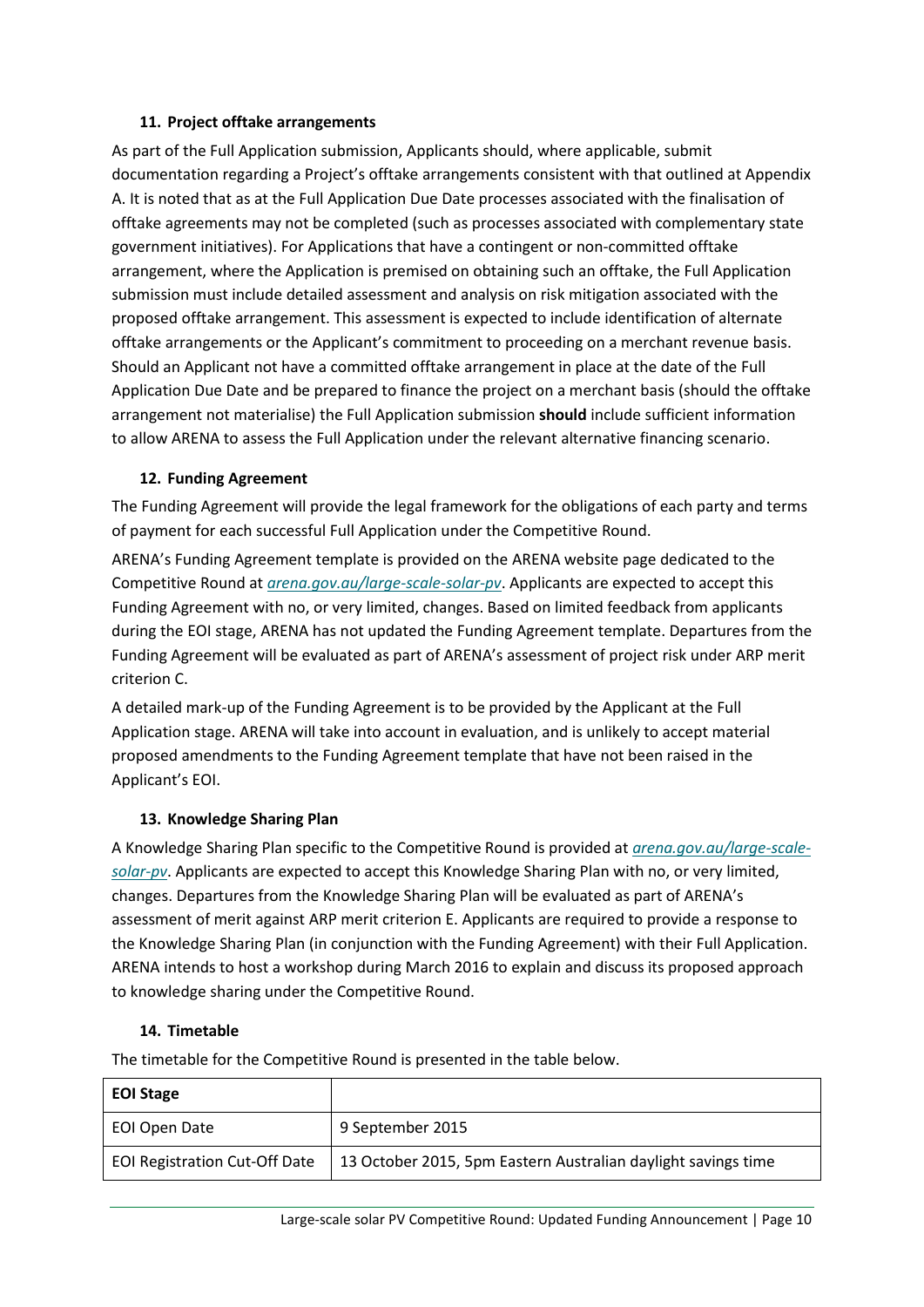| <b>EOI Due Date</b>                                       | 2 November 2015, 5pm Eastern Australia daylight savings time                                                                        |
|-----------------------------------------------------------|-------------------------------------------------------------------------------------------------------------------------------------|
| <b>Full Application Stage</b>                             |                                                                                                                                     |
| Applicants invited to submit a<br><b>Full Application</b> | 16 December 2015                                                                                                                    |
| <b>Full Application Due Date</b>                          | 15 June 2016, 5pm Eastern Australia standard time                                                                                   |
| Offer to Negotiate                                        | An offer to negotiate an ARENA Funding Agreement made in<br>writing and expected within 90 days of the Full Application Due<br>Date |
| <b>Bid Bond provided</b>                                  | No more than 30 days following an Offer to Negotiate                                                                                |
| Implementation                                            |                                                                                                                                     |
| <b>Financial Close</b>                                    | 120 days after an Offer to Negotiate is made to the Applicant or as<br>otherwise extended pursuant to an Additional Bid Bond Amount |
| <b>Commissioning Date</b>                                 | Expected within 12 months following Financial Close                                                                                 |
| ARENA reporting period                                    | Extends to the third anniversary of the Commissioning Date                                                                          |

Full Applications will not be accepted after the Full Application Due Date.

ARENA retains the right to extend, accelerate or alter any element (including timetable) of the Competitive Round at its discretion.

#### **15. Applicant confirmation of proceeding with the Competitive Round**

At the end of each month during the Full Application stage until the Full Application Due Date, each Applicant must reconfirm to ARENA via email to [proposals@arena.gov.au](mailto:proposals@arena.gov.au) that the Applicant is continuing to develop the Proposal and intends to submit a complying Full Application. ARENA retains the right (in its absolute discretion) to reject or refuse to consider a Full Application should an Applicant not supply a reconfirmation to ARENA in accordance with this Section.

A template of the confirmation is presented in Appendix D.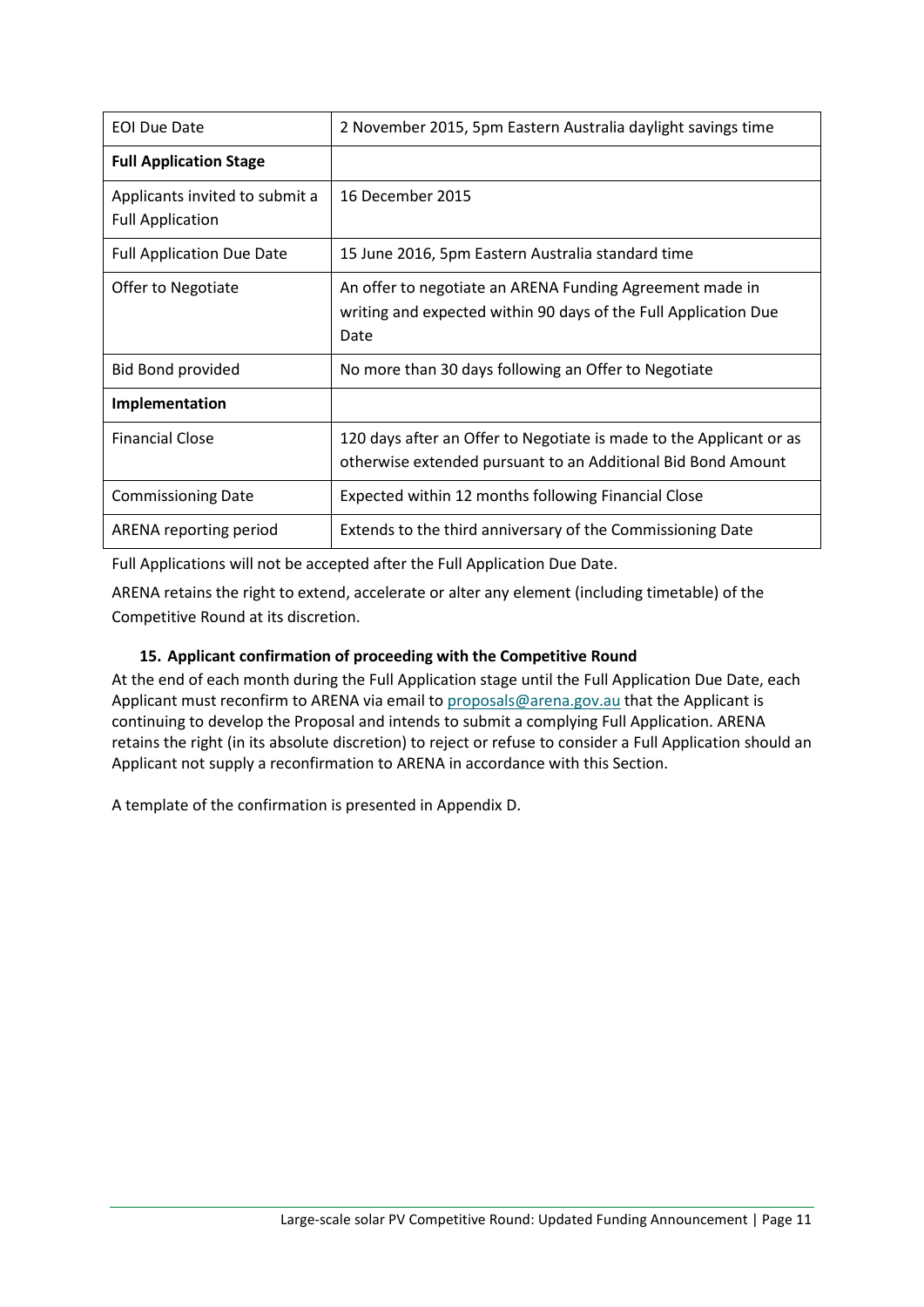### **16. Glossary[6](#page-11-0)**

| <b>ARENA LCOE</b><br>Calculator             | Detailed template setting out the approach to calculation of the LCOE within the<br>context of the Competitive Round. Further detail: <i>grena.gov.au/large-scale-solar-</i><br>$p\nu$                                                                                                                              |
|---------------------------------------------|---------------------------------------------------------------------------------------------------------------------------------------------------------------------------------------------------------------------------------------------------------------------------------------------------------------------|
| <b>Additional Bid</b><br><b>Bond Amount</b> | An amount which is proportional to the increase in the period (measured in days)<br>to the Financial Close date specified within the Funding Agreement. For example,<br>should a project be granted an extension of 100 days, the Additional Bid Bond<br>Amount would be 100/120 multiplied by the Bid Bond Amount. |
| <b>Bid Bond</b>                             | A\$20,000 x Project Capacity (MW AC) subject to:                                                                                                                                                                                                                                                                    |
| Amount                                      | a minimum of A\$250,000<br>a maximum of A\$500,000<br>$\bullet$                                                                                                                                                                                                                                                     |
| Commissioning<br>Date                       | As defined in the template Funding Agreement. Expected to be the final<br>completion of the project in accordance with the Engineering Procurement and<br>Construction contract and the relevant project documents.                                                                                                 |
| <b>Estimated Net</b><br>Generation          | p50 (expected) Generation Sent Out (supported by an independent technical<br>assessment) based on an assumed 25 year project operating life.                                                                                                                                                                        |
| <b>Financial Close</b>                      | Defined in the template Funding Agreement as Project Financial Close.                                                                                                                                                                                                                                               |
| <b>FX</b><br>Measurement<br>Date            | 1 June 2016. With reference to the foreign exchange rates published by the<br>Reserve Bank of Australia for 1 June 2016                                                                                                                                                                                             |
| <b>LCOE</b><br>Benchmark                    | A\$135/MWh calculated based on the ARENA LCOE Calculator that can be found<br>at: arena.gov.au/large-scale-solar-pv (based on exchange rates prevailing as at 9<br>September 2015).                                                                                                                                 |
| <b>PPA</b>                                  | Power Purchase Agreement                                                                                                                                                                                                                                                                                            |
| Project Plan                                | The principal application document, which includes a summary of all of the issues<br>detailed in Appendix A and refers to any further supporting information (via<br>attachments). The Project Plan should support the Applicant's response to each<br>of the merit criteria.                                       |
| <b>Total Project</b><br>Cost                | All costs incurred to construct and finance the project including costs incurred<br>during the development stage.                                                                                                                                                                                                   |
| <b>Utility Projects</b>                     | Projects where the majority of committed equity is sourced from a related party<br>of the major off-taker (and includes merchant projects where the majority equity<br>owner is an electricity retailer).                                                                                                           |
| Verifiable Third<br>Party Costs             | Includes external consultant costs and application fees (e.g. grid connection) that<br>are clearly related to the development of the project that have been incurred<br>from the EOI Open Date up to the Full Application Due Date.                                                                                 |

<span id="page-11-0"></span> <sup>6</sup> Any items undefined will have the same meaning as that provided in the ARENA LCOE Calculator and/or the Funding Agreement template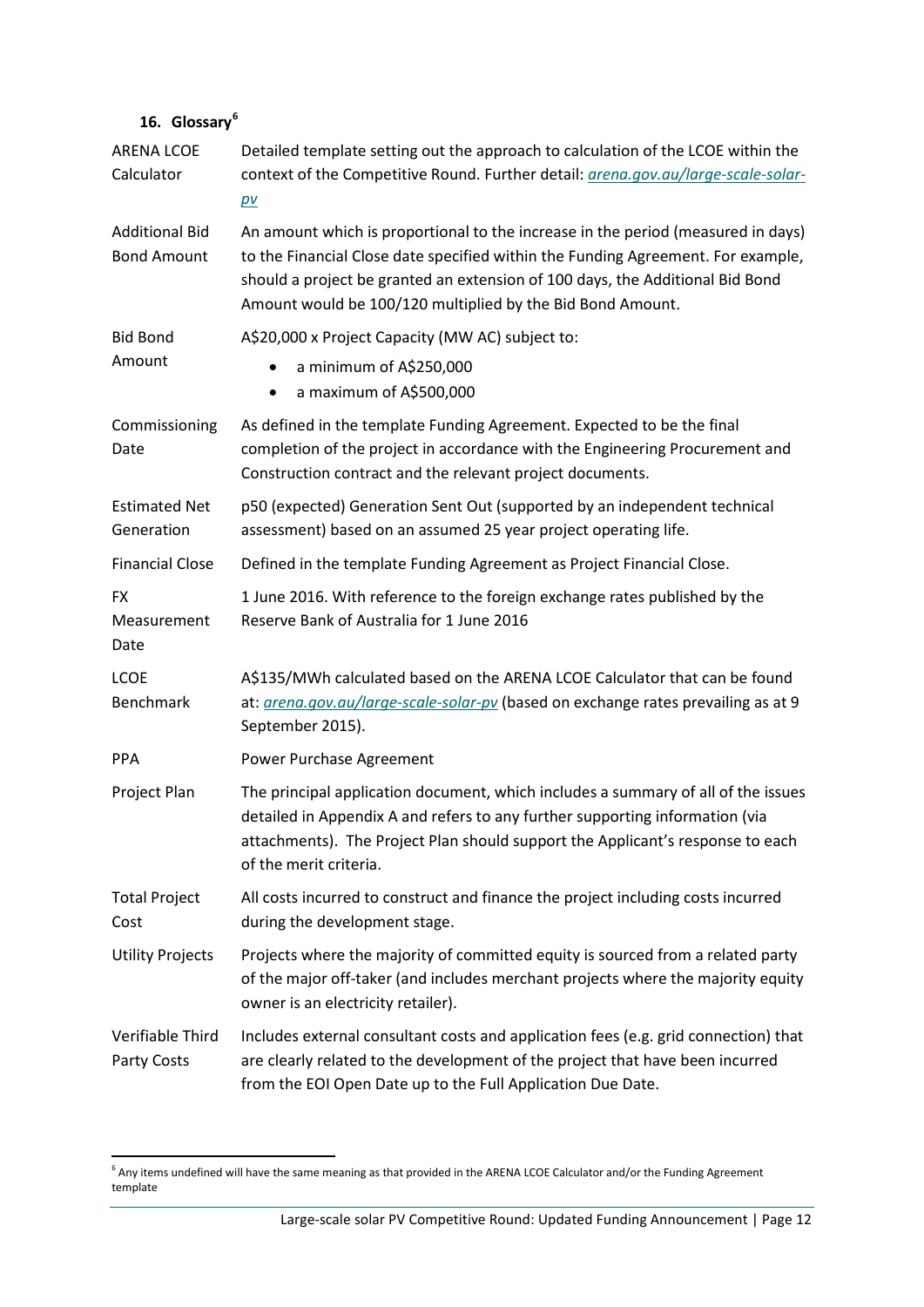## **Appendix A – Additional Information Requirements**

At the Full Application stage, Applicants **must** provide a detailed Project Plan that addresses the requirements set out in the Competitive Round Updated Funding Announcement. In addition to a detail Project Plan it is expected that Applicants will provide a range of documents and files as appendices. It is expected the Project Plan (and associated appendices and attachments) includes, at a minimum:

#### **Applicant**

- Detail on experience and expertise of the Applicant and / or Applicant's consortium and allocation of roles and responsibilities
- Examples where the Applicant and/or the key personnel have successfully delivered large scale solar PV projects either in Australia and/or internationally
- Details of the directors of the project legal entity
- Shareholders agreement for the project legal entity
- Listing of shareholders of the ultimate parent companies of all equity participants to the project with sufficient information to allow completion of "know your client" checks
- Corporate structure diagram
- Listing of directors of all ultimate parent companies of all equity participants to the project

#### **Project**

- Detail on the technology choice and design, including supporting documents
- Project development plan detail including the development budget and key milestones outlining the process to Financial Close as well as a statement that Financial Close is expected to be reached within 210 days from the Full Application Due Date (assuming an Offer to Negotiate from ARENA within 90 days)
- Detail on project location
- A detailed project delivery and commissioning schedule
- Evidence of ownership or access to land and access to supporting resources
- Detail on approach to managing cost over runs (including, but not limited to, project capital cost risk and exchange rate risk)
- Diagram presenting the commercial relationship between all commercial entities participating in the project, including a description of each entity and role
- Attachments containing other relevant documents (technical, financial, contract, due diligence, letters of support, etc.) that may assist in the assessment of the Full Application
- Details as to any conditions precedent to funding and how these will be managed to achieve satisfaction of these conditions within the required ARENA timetable.

#### **Technical**

- Completed connection studies (scoping and planning studies)
- Proponent to provide evidence of their investigations and applications for all network connection approvals and NEM registrations in addition to grid connection scoping studies.
- Connection Agreement If a connection agreement is not executed, please provide a detailed description on the path to securing a connection agreement and documents to support status of the connection agreement. Examples of such documentation includes: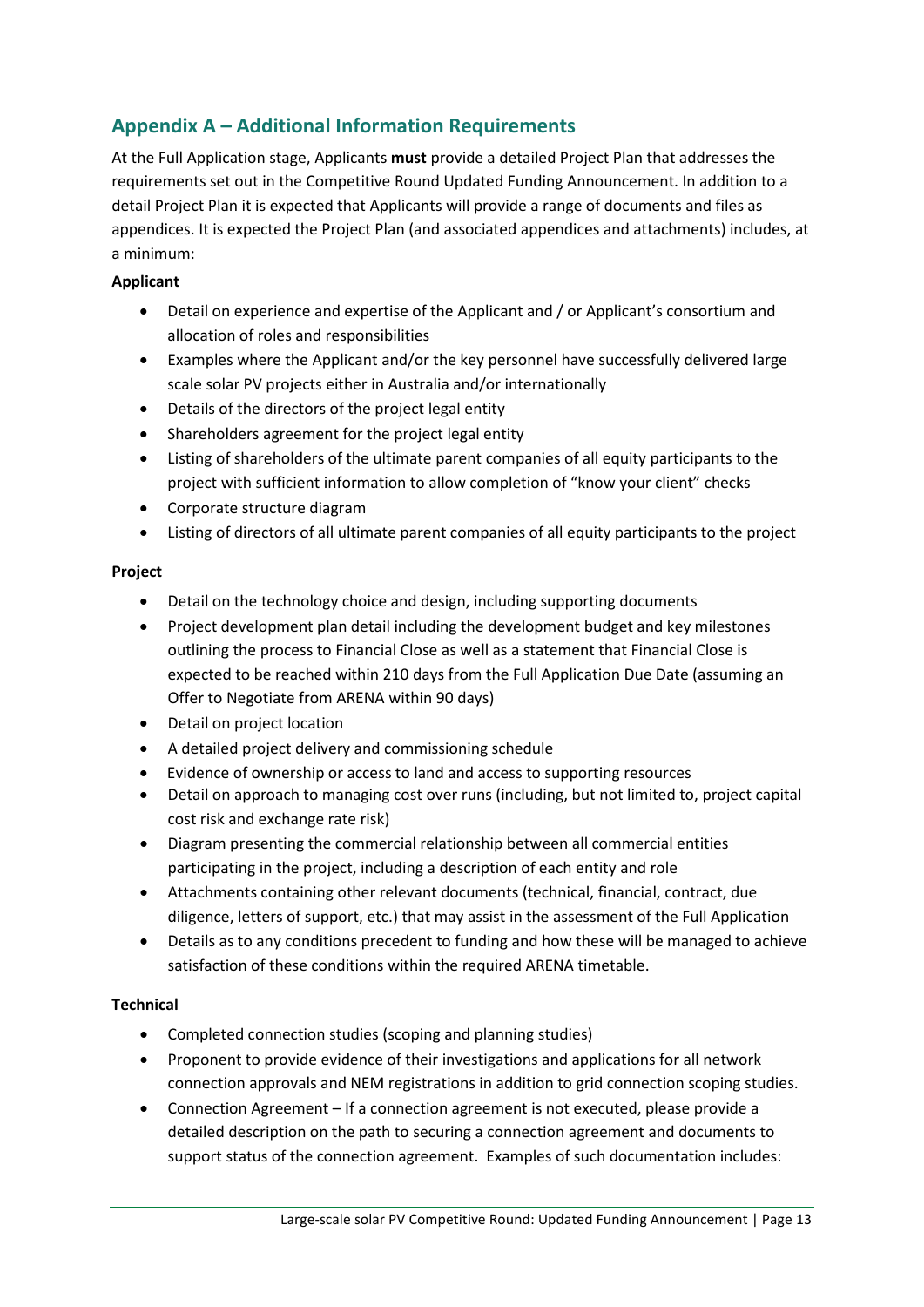- o Initial response from TNSP or DNSP
- o Connection application
- o Connection offer
- Evidence of development approvals and outcomes of community consultation (demonstrating a "best practice" approach)
- Project Execution Plan , including as a minimum information on project governance, expected delivery team structure, contracting & procurement methodology, stakeholder management, quality assurance, schedule and cost management, and occupational health, safety and environment all specific to Project.
- Operations Management Plan (including site specific assessment of O&M issues)
- Risk management plan
- Work health and safety (WHS) management plan
- Plant layout design including plan(s) indicating boundaries of tenured site, the location of the connection point(s) and assets, the location of all major equipment and buildings, and a detail showing the panel and supporting structure solution general arrangement
- Single line diagrams, which also outline connection arrangements
- Marginal Loss Factor forecast –supported with a load flow forecast or a supporting letter from the TNSP/DNSP or qualified industry consultant
- Details of selected components, including either selected equipment data sheets or specifications for proposed technology
- Results of any site geotechnical investigations
- Results of flood risk or high rainfall event assessment
- Results of wind loading and structural compliance assessment
- Independent plant performance/yield forecast of life of plant in Report format, including:
	- o Results of solar yield model including Probability of Exceedance Calculations (P50, P90, P99), details of who undertook the modelling and what package was used
	- o Clear list of assumptions, with an explanation of basis used in the forecast of the performance yield (i.e. orientation and tilt/tracking angles, degradation, availability, electrical losses/efficiencies, temperature impacts, panel soiling, any grid constraints)
	- o Explanation of the reason for the selected configuration
	- Basis of solar insolation information (i.e. satellite inferred or actual insolation measurements on site, including location of measurement equipment, type, calibration and photographs of this installation) and a description of any processing undertaken to achieve a Typical Meteorological Year (TMY) specific to the site
- The expected Procurement Contract(s) & Specification(s) of key equipment, including standards and compliance including details of expected performance guarantees, warranties and treatment of any liabilities/damages
- Environmental and statutory permit/licences Details of the environmental and statutory approvals required for the development of the project and the current status of each approval.
- Detailed CAPEX and OPEX estimates. These estimates need to provide a breakdown of key equipment costs, direct labour estimate, indirect labour estimate and alignment to the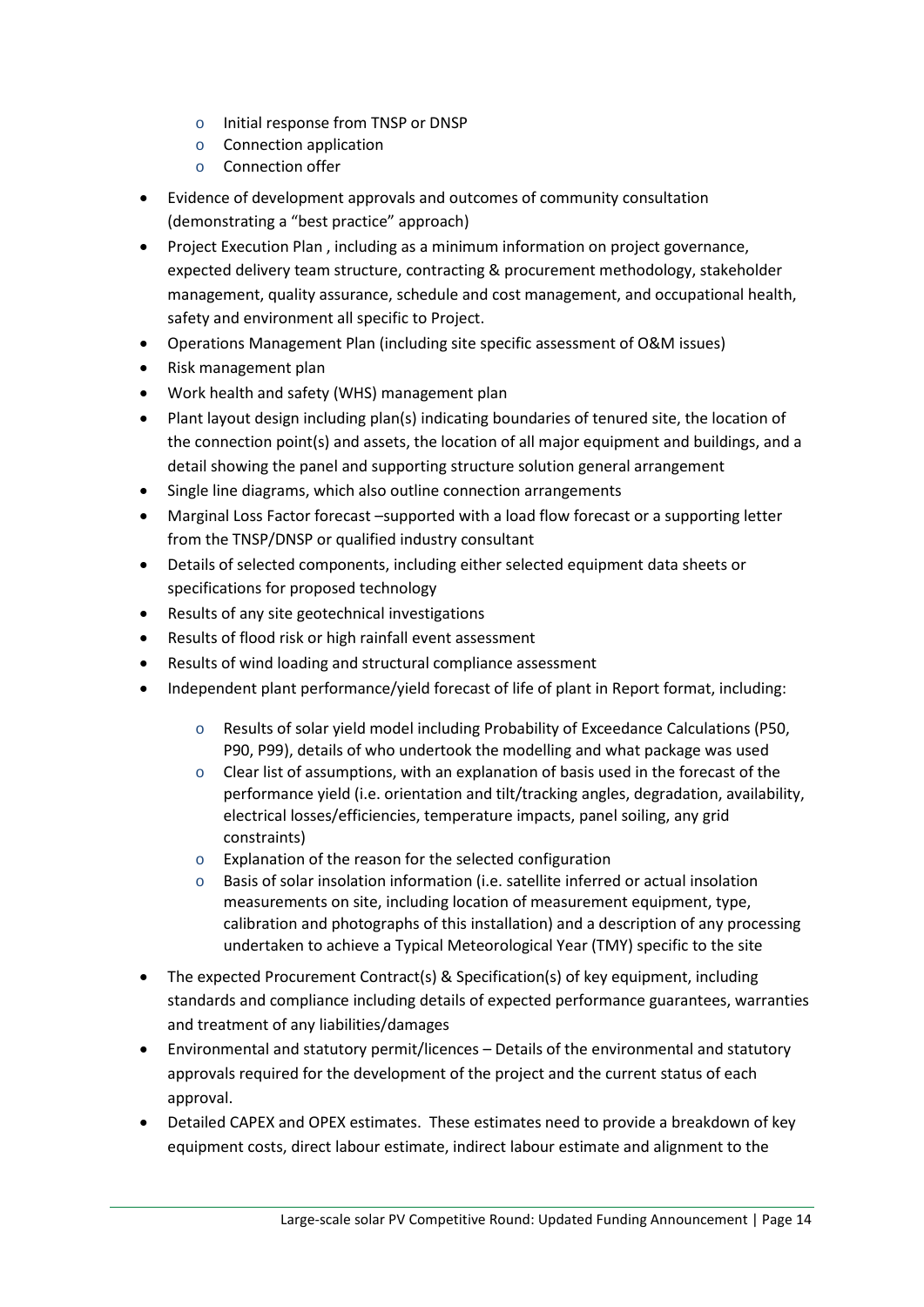Project Execution Plan. These estimates should be justified by supporting information, for example:

- o Independent estimate verification
- o Firm pricing from EPC contractor
- o Quotations from equipment suppliers
- o Quotations for O&M of plant
- o Quotations for key spares

#### **Financial**

- An LCOE analysis as presented in Section [10](#page-8-0)
- Detailed financial model, that includes:
	- o Clearly presented assumptions (and sources of assumptions) adopted within the financial model
	- o Detailed annual profit and loss, cash flow and balance sheet totals for each year of the proposed operating life of the project
	- o Drawdown schedule for all sources of funds
	- o Details of the assumed cost of any project debt financing (including specifying the base interest rate, the portion of hedging and hedged base rates assumed, the debt margin and any refinancing assumptions) and the proposed annual amortisation (repayment) profile.
	- o Financial model outputs to include:
		- Unleveraged pre and post tax IRR
		- **EXEC** Leveraged pre and post-tax IRR
		- **EXECOE** (as calculated using the ARENA LCOE Calculation Methodology and clearly linked to the financial model)
		- FX sensitivity analysis as set out in this Funding Announcement
		- **•** Output Metrics
			- ARENA Grant (\$000s) /Estimated Net Generation
			- Total Project cost (\$000s) /Estimated Net Generation
- Credit approved term sheets and/or letters of support for any proposed debt financing (senior and subordinated third party and related party) as well as commitment letters for proposed equity or related party debt
- Supporting information for the revenue pricing assumptions adopted within the financial model, including:
	- o the basis of merchant curve assumed
	- o detailed PPA term sheet with letter of support
- Detail on project tax assumptions including specific proposed tax treatment of ARENA Grant including any associated third party advice.

#### **Legal and contract**

• Committed term sheets, draft agreements and/or commitment/support letters for key contracts including PPA, EPC, O&M and asset management supporting budgeted costs and demonstrating firm pricing. Evidence of contracted parties' accreditation, experience and expertise in contracted role to be provided.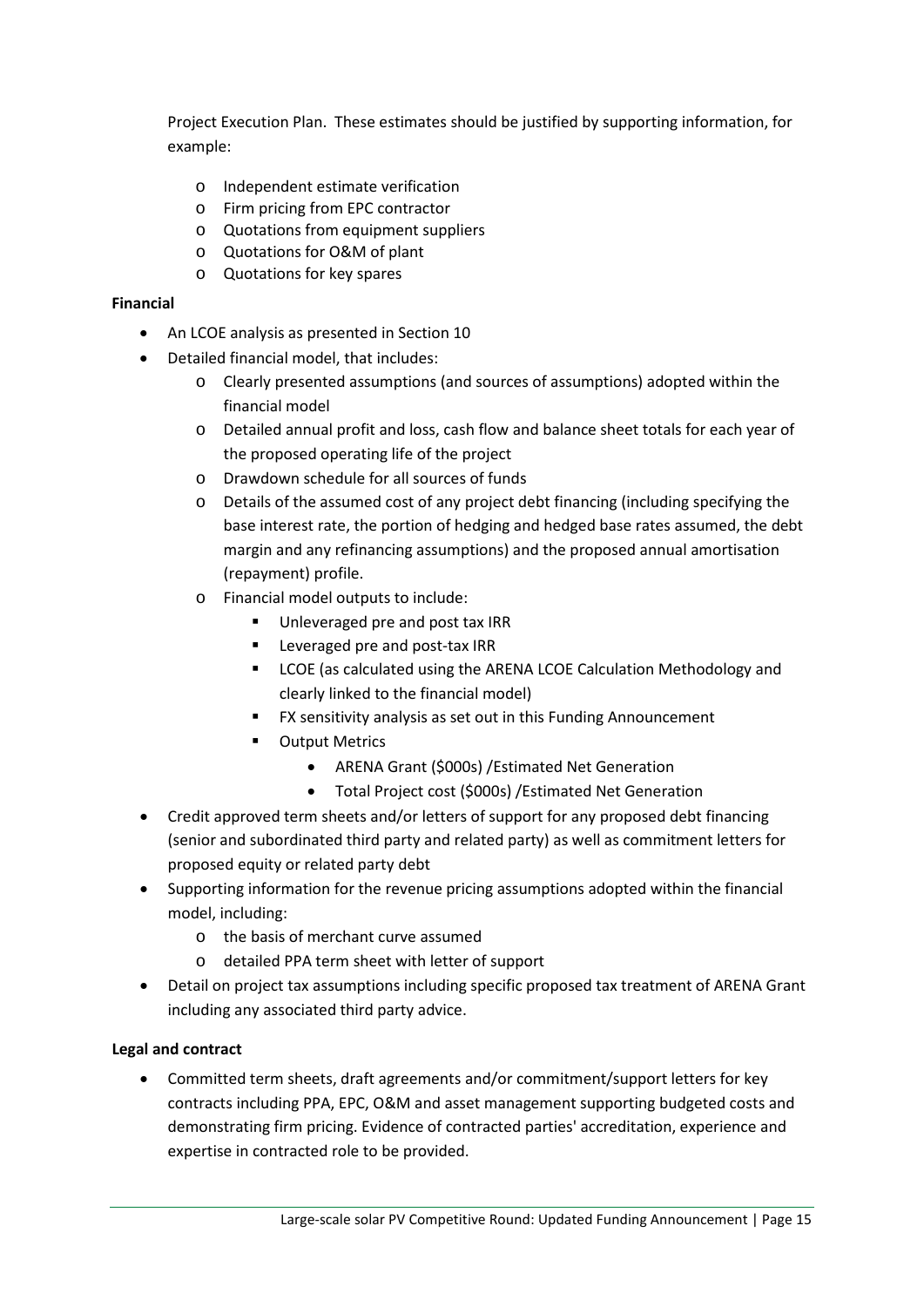- Schedule of proposed insurance listing type and level of insurance coverage taken out, and method for determining levels of coverage with supporting evidence of cost and appropriateness e.g. letter from insurance provider.
- Land Agreement Provision of a copy of the Land/lease agreement. This document should include details of agreement duration and the commercial arrangement and a drawing/figure clearly describing the boundaries of the land that defines the site.

#### **ARENA**

- Detailed mark-up of the template Funding Agreement reflecting any proposed changes to terms and completed scheduled, if any.
- A statement of acceptance of the requirements of the Knowledge Sharing Plan or detailed mark-ups to the template reflecting any proposed changes.
- Analysis to demonstrate how the LCOE will be achieved and the proposed path to further cost reductions beyond this project, which might allow the project to be replicated with a reduced or no additional subsidy within the medium term.

The Full Application Project Plan **should not** exceed 16,000 words (excluding attachments) and ARENA reserves the right cease assessing Applications that exceed this word limit.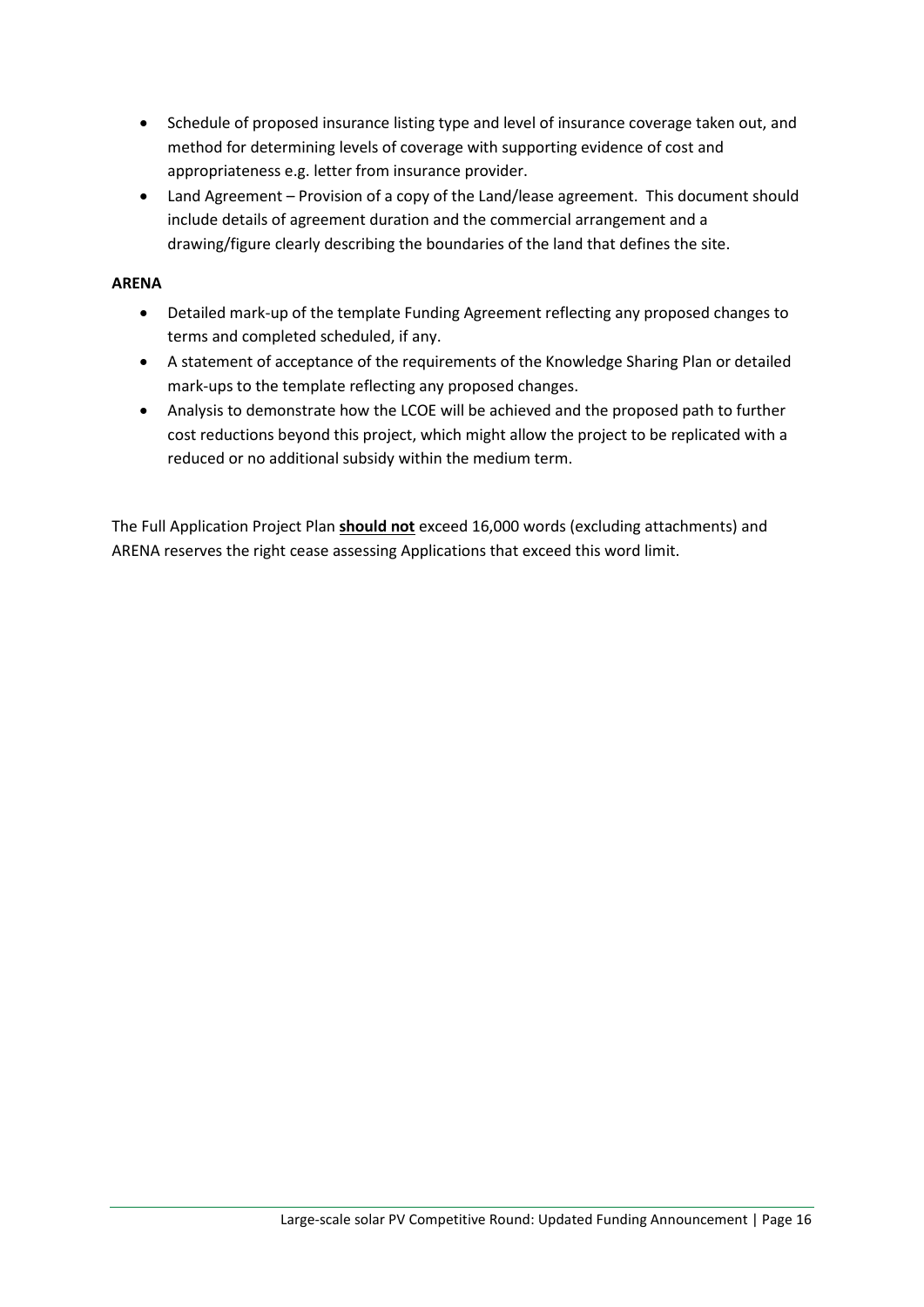### **Appendix B – Management of Foreign Exchange and Interest Rate Risk**

ARENA's approach to consideration of foreign exchange and base interest rate sensitivities at the Full Application stage is presented in Sectio[n 9.](#page-8-1)

As part of the Full Application submission, Applicants must clearly indicate the approach to management of both foreign exchange rate and base interest rate risk management. As part of the Competitive Round, ARENA may consider the following approaches to management of foreign exchange rate and base interest rate risk.

#### **1 - Fixed ARENA Grant amount based on Full Application submission**

Under this approach the ARENA Grant amount would be fixed based on the parameters presented in the Full Application submission (submitted in accordance with the Updated Funding Announcement).

The Full Application submission must outline the Applicant's approach to managing both foreign exchange and base interest rate movements for the period from the FX Measurement Date to the project's targeted financial close date.

#### **2 - Capped flexible ARENA Grant amount**

Under this approach the ARENA Funding Agreements may be structured to allow for beneficial and adverse movements in foreign exchange and interest rates (base rate only) for the period between the FX Measurement Date and the date which is the earlier of:

- 30 days following the Offer to Negotiate; or
- five business days prior to the execution of a Funding Agreement.

Under this approach the Full Application documentation must clearly present both foreign exchange and base interest rate sensitivities. Analysis is to be presented for both beneficial and adverse movements, including but not limited to adverse changes that would result in a 10 per cent increase in the required level of ARENA Grant funding. The project financial model together with supporting documentation should be clearly structured to allow third party analysis of such sensitivities and observation of any impact on project economics (for example clear segregation of foreign exchange priced components to allow analysis based on updated foreign exchange and base interest rates).

In all cases, ARENA contingency funding for movements in foreign exchange and interest rates will be capped at 10 per cent of the ARENA funding request presented in the Full Application.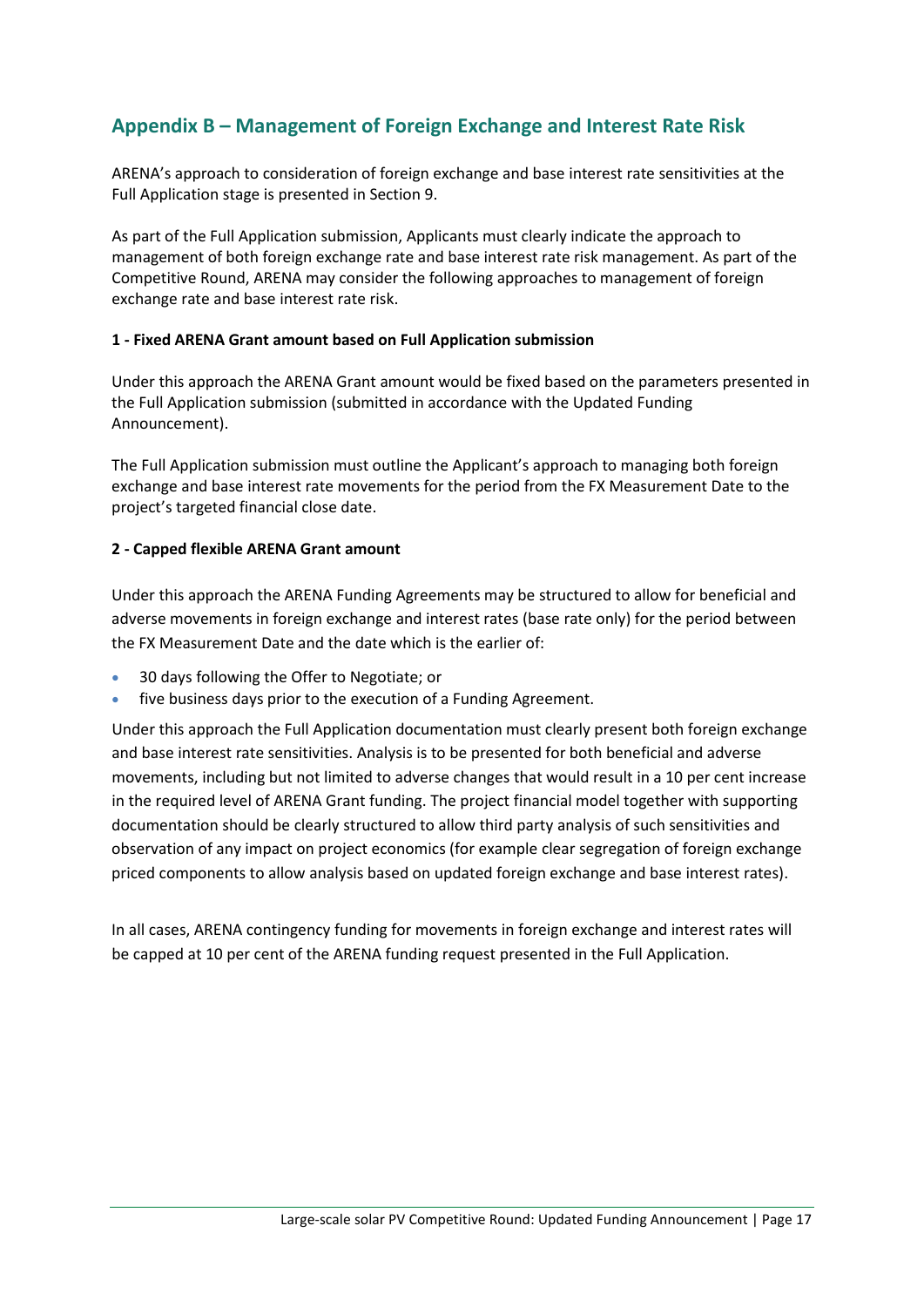## **Appendix C – Form for Partial Cost Rebate**

As outlined in Section [8,](#page-7-1) ARENA may allocate up to A\$2.0 million to compensate unsuccessful Full Application stage Applicants for costs incurred during the application process. The Partial Cost Rebate will cover up to 50 per cent of Verifiable Third Party Costs incurred in the development of the Proposal from the commencement of the EOI Open Date to the Full Application Due Date subject to a maximum of A\$250,000 for each unsuccessful Full Application stage Application (and the total pool of funds allocated by ARENA for the Partial Cost Rebate).

To be eligible to receive a Partial Cost Rebate, an Applicant must submit an application to ARENA in the form presented below for each complying Full Application stage Application.

| <b>Subject</b>                                                                                                                                                                                                                                                                                                                              | <b>Applicant response</b> | <b>ARENA guidance notes</b>                                                                                                                                                                                                                                                                                                                                |
|---------------------------------------------------------------------------------------------------------------------------------------------------------------------------------------------------------------------------------------------------------------------------------------------------------------------------------------------|---------------------------|------------------------------------------------------------------------------------------------------------------------------------------------------------------------------------------------------------------------------------------------------------------------------------------------------------------------------------------------------------|
| <b>Applicant Name</b>                                                                                                                                                                                                                                                                                                                       |                           | As per application                                                                                                                                                                                                                                                                                                                                         |
| Project Name                                                                                                                                                                                                                                                                                                                                |                           | As per application                                                                                                                                                                                                                                                                                                                                         |
| ARENA project reference                                                                                                                                                                                                                                                                                                                     |                           | As provided by ARENA                                                                                                                                                                                                                                                                                                                                       |
| <b>Confirmation complying Full</b><br>Application submitted by Full<br><b>Application Due Date</b>                                                                                                                                                                                                                                          |                           | Applicant to provide evidence that<br>Application submitted on due date.<br>Applicant to provide evidence that<br>Application was fully compliant with<br>Updated Funding Announcement and<br>capable of proceeding under this<br>Competitive Round<br>Application to meet LCOE<br>requirements as specified in the<br><b>Updated Funding Announcement</b> |
| Confirmation that at the end of<br>each month during the Full<br>Application Stage until the Full<br>Application Due Date, the<br>Applicant reconfirmed to<br>ARENA via email to<br>proposals@arena.gov.au that<br>the Applicant was continuing to<br>develop the Proposal and<br>intended to submit a complying<br><b>Full Application</b> |                           |                                                                                                                                                                                                                                                                                                                                                            |
| Evidence that project would be<br>capable of reaching financial<br>close within six months of the<br><b>Full Application Due Date</b>                                                                                                                                                                                                       |                           | Applicant to provide evidence that<br>project capable of meeting prescribed<br>timetable. To include but not limited<br>to certainty of financing and offtake.                                                                                                                                                                                             |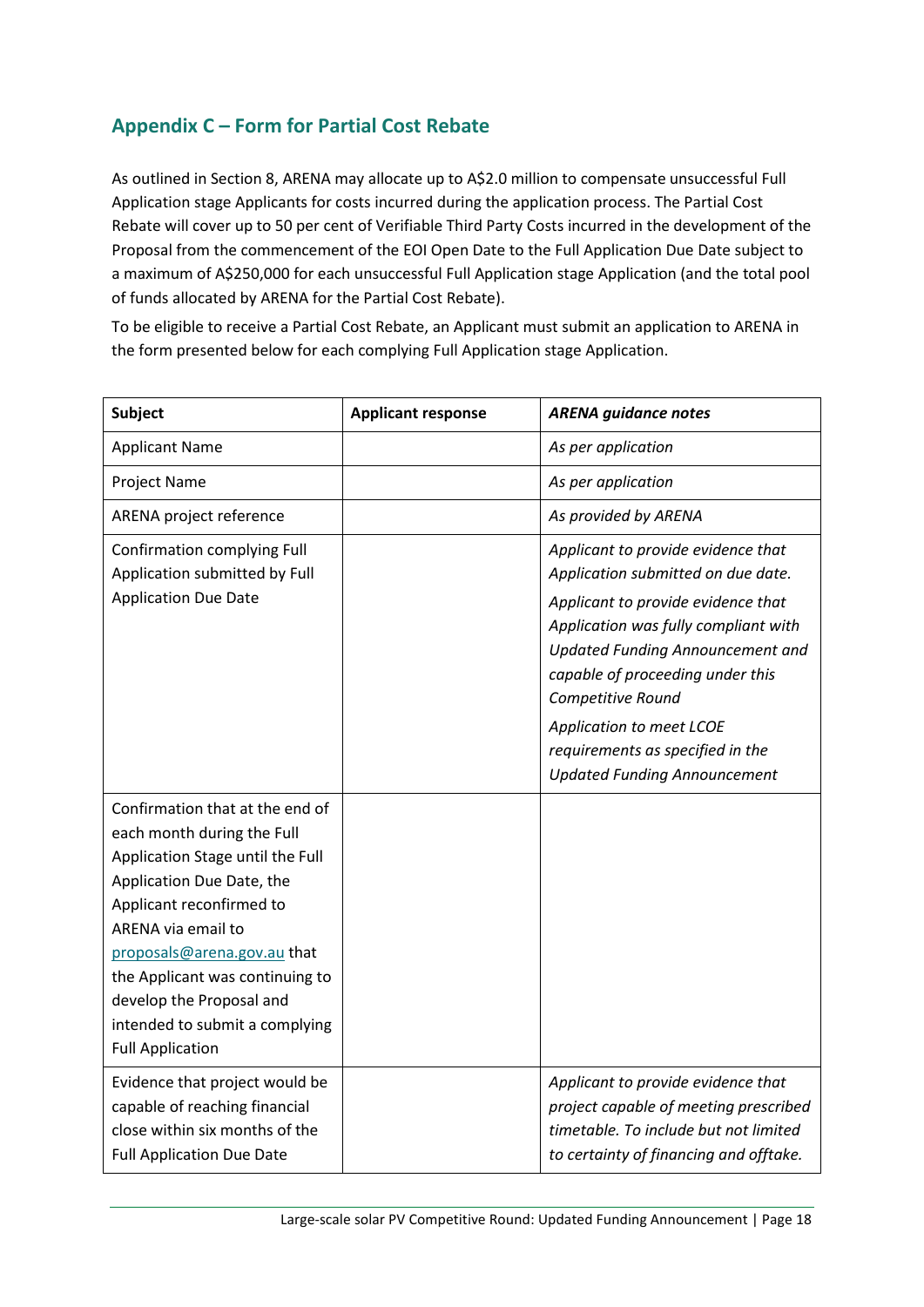| Confirmation that the Full<br>Application did not materially<br>change from the EOI stage                    |                                                                                                                                                                                                                                                                                                                                                                                                 |
|--------------------------------------------------------------------------------------------------------------|-------------------------------------------------------------------------------------------------------------------------------------------------------------------------------------------------------------------------------------------------------------------------------------------------------------------------------------------------------------------------------------------------|
| Detail of each Verifiable Third<br>Party Cost (separate section per<br>supplier)                             | Evidence that the Verifiable Third<br>Party Cost meets the definition as<br>presented in the Updated Funding<br>Announcement, including but not<br>limited to:<br>Evidence that the service provider<br>L.<br>is a third party with skill,<br>expertise and has a track record<br>of performing comparable<br>services<br>Applicant prepared summary of<br>×.<br>scope of work performed by the |
|                                                                                                              | service provider and the services<br>application to the Competitive<br>Round application process<br>Third party tax invoice and<br>L.<br>supporting documentation that<br>clearly indicates:                                                                                                                                                                                                    |
|                                                                                                              | Detail on the nature of the<br>services performed<br>Evidence that the services<br>were specific to the<br>Application<br>The period during which the<br>services were performed                                                                                                                                                                                                                |
|                                                                                                              | Third party receipts indicating<br>payment of above tax invoice for<br>services                                                                                                                                                                                                                                                                                                                 |
| Net calculation                                                                                              | Application of 50% to the Verifiable<br>Third Party Cost presented above.<br>Confirmation that the calculated<br>amount does not exceed the<br>maximum A\$250,000 applicable to<br>each unsuccessful Application. Note<br>that the Partial Cost Rebate<br>mechanism is capped at A\$2.0 million<br>across the Competitive Round                                                                 |
| Signed statement by a director<br>of the Applicant that:<br>the cost information<br>presented as part of the |                                                                                                                                                                                                                                                                                                                                                                                                 |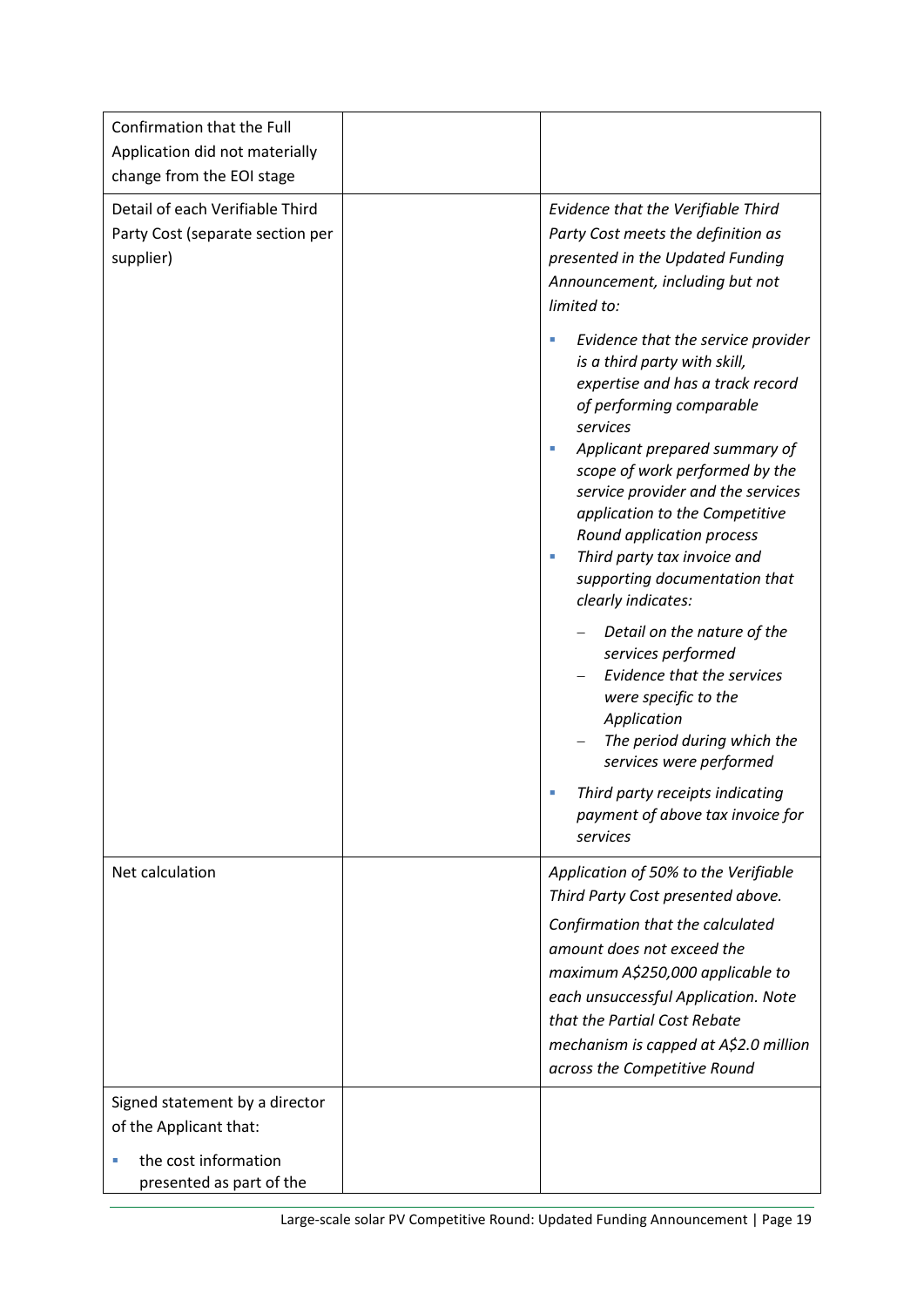| true and accurate reflection<br>of the actual costs incurred |
|--------------------------------------------------------------|
|                                                              |
|                                                              |
| that costs defined in the                                    |
| Partial Cost Rebate                                          |
| application are consistent                                   |
| with the definition of                                       |
| Verifiable Third Party Costs                                 |
| as defined in the Updated                                    |
| <b>Funding Announcement</b>                                  |

An application for a Partial Cost Rebate must be submitted to ARENA [\(proposals@area.gov.au\)](mailto:proposals@area.gov.au) by 5pm 31 October 2016, Eastern Australia daylight savings time.

The decision to pay (and the amount of the payment to) any unsuccessful Applicant a Partial Cost Rebate is at the absolute discretion of ARENA.